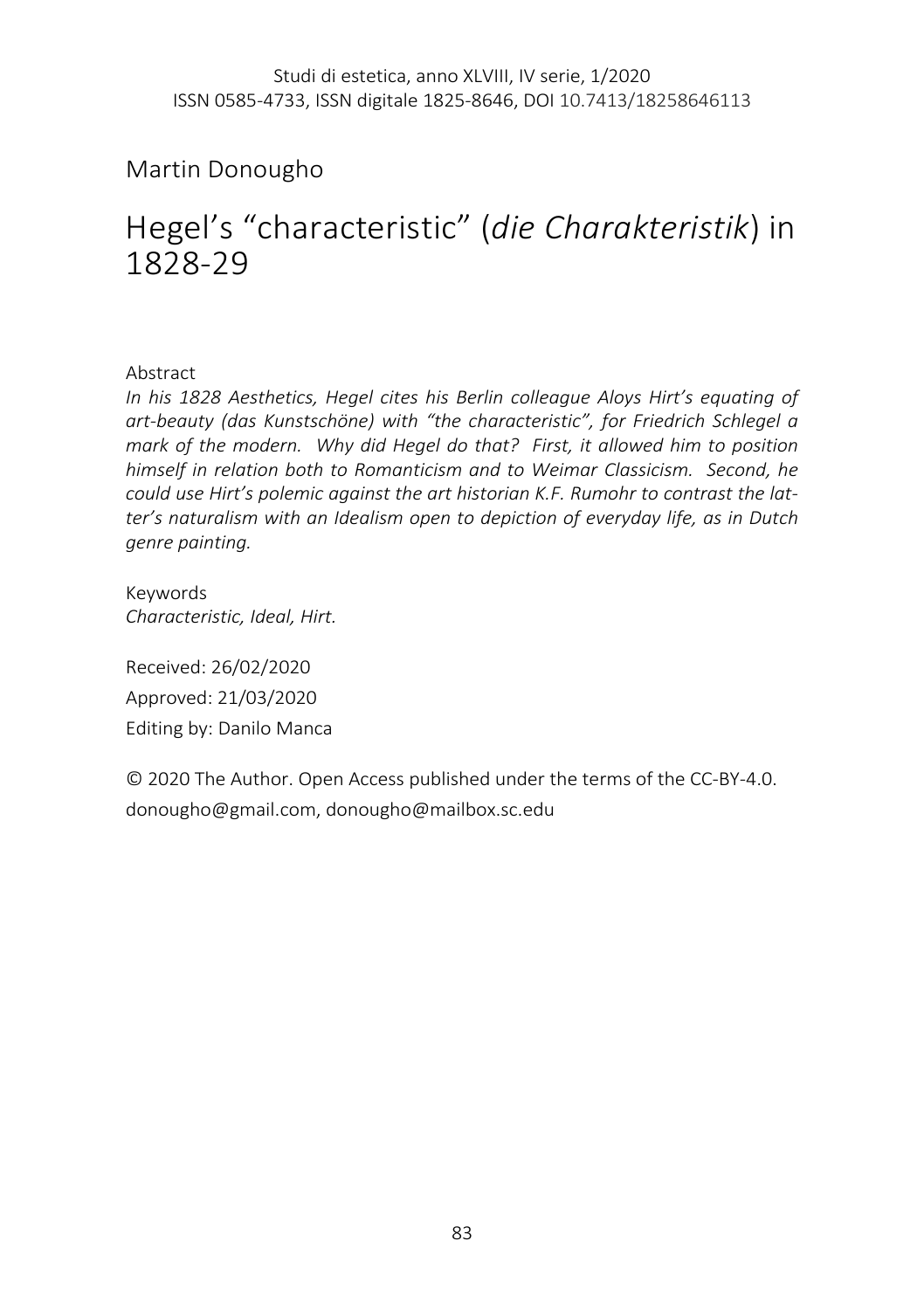Hegel's Introduction to what proved to be his last lecture series on philosophy of art (1828-29) takes a direction and shape quite different from other years (1820-21, 1823, 1826). I wish to focus especially on one aspect of Hegel's procedure: his surprising advocacy of a term (borrowed from his Berlin colleague, Aloys Hirt), namely, the "characteristic" (*die Charakteristik*) in art generally. It functions here in a manner unlike his own previous use of the term. I argue that "the characteristic" allows Hegel to take an intricately defined position with respect to Friedrich Schlegel's "Romanticism", Weimar classicism, and – not least – the materialist challenge represented by Carl Friedrich von Rumohr, founder of the discipline of art history and author of the pioneering *Geist der*  Kochkunst (1822: the very title a gibe at Hegel)<sup>1</sup>. The lability of the term – ambiguous as between universal and particular/singular, meaning and shape – opens up dialectical possibilities for the philosopher of art, although this might also explain why it has received comparatively scant attention<sup>2</sup>. In this regard, I'd argue, it resembles another key concept (if we may call it that) in Hegel's overall approach: *Individualität*. Both terms apply equally to the classical Ideal and to the modern world, including modern art (late-"romantic", in Hegel's contemporary parlance). Both require a certain discrimination by the observing or thinking subject, a melding of subjectivity and objectivity.

Let me begin by sketching how Hegel arrives at the "characteristic", taking my cue from Heimann's arrangement of topics. I shall then ask how the term might bear on Hegel's general conception of art.

1.

Hegel's 1828 Introduction surveys various perspectives on art. It considers art with respect to nature, to morality, and to scientific method

<sup>1</sup> Carl Friedrich von Rumohr (1785-1843). Published under the name of his personal chef, Joseph König, *Geist der Kochkunst* (1822) was translated into English by Barbara Yeomans as *The essence of cookery*. Most importantly Rumohr was a critic of Winckelmann's "idealist" approach to art. For an amusing and instructive angle on his and Hirt's roles in the founding of the Altes Museum, it is still worth consulting Crimp 1993: 44-64.

<sup>2</sup> See Bremer 2005: 785 ff., and also Dönike 2005: esp. chapter 1 on Aloys Hirt. Dönike cites (p. 22) Oskar Walzel on the equivocity of "charakteristisch" and the attendant problems with such a "schwankender Begriff", forever shifting between general type and particular trait.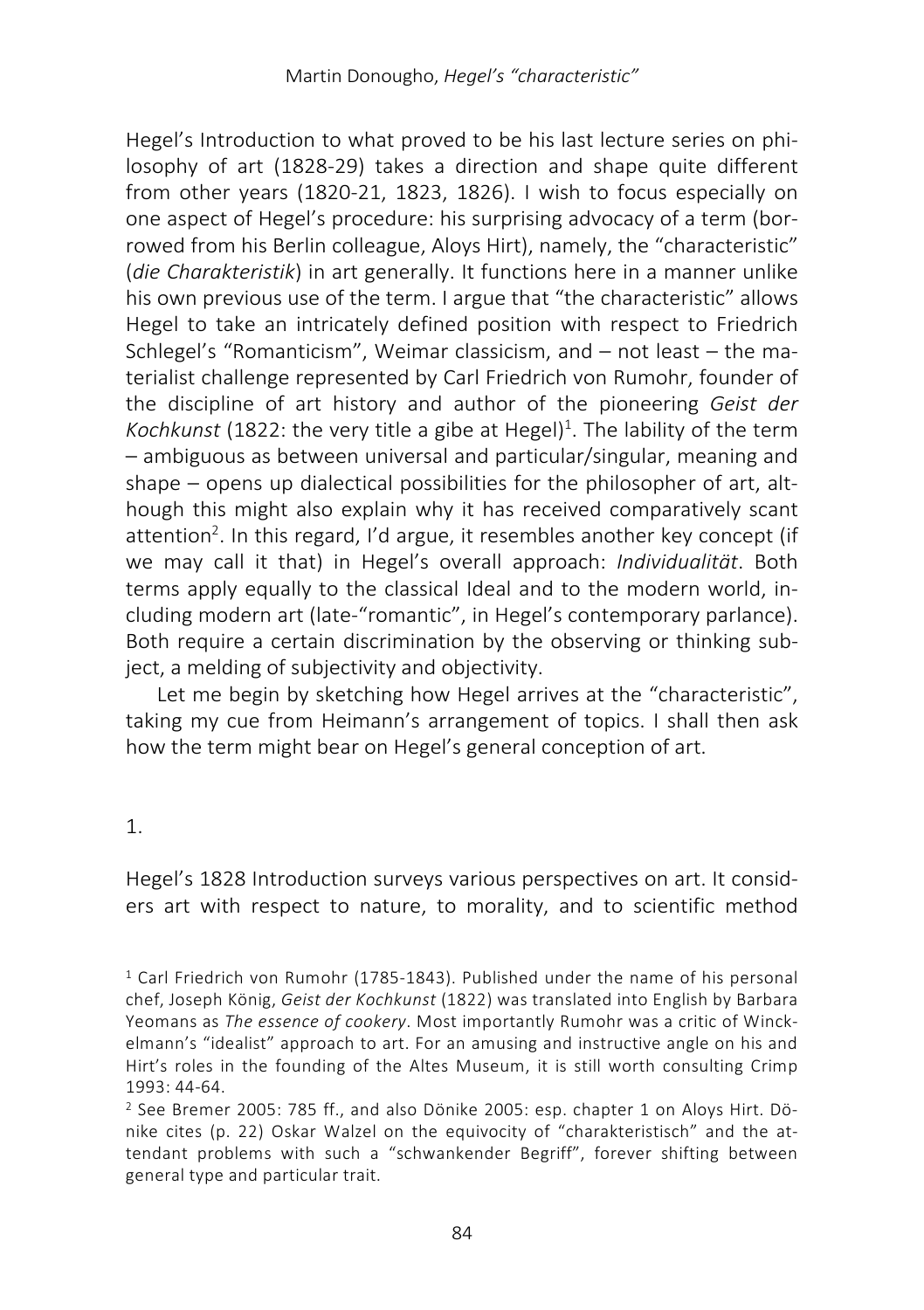(*Wissenschaft*), the latter understood first as art history and art scholarship (*Gelehrsamkeit*), then as "theoretical reflection" on art (Hegel  $2017$ <sup>3</sup>. But in Germany – so Hegel continues – the ambition of abstract theory to lay down rules for poetic practice have been "violently rejected" (*verworfen*). A "living poetry" had arisen and the superiority of genius over taste had been affirmed, both in reaction to "the watery wastes [*die breiten Wasserströme*] of theories" (Hegel 1969a: 37 = Hegel 1975: 20, amended). "Romantic art" came thus into its own, in short, along with a much broadened standard of taste. Nevertheless an older mode of historical scholarship retained a measure of value, indeed, finding novel use in the new cultural climate. Goethe is singled out as having taken advantage of innovative directions for interpreting "individual" artworks, his criticism informed both historically and theoretically.

As mentioned, Hotho absorbs much of this wholesale into his official edition, considerably elaborated. He also replicates the next topic discussed in Hegel's lectures, the a priori reflexion on, or metaphysical theory of, beauty (modelled on Plato), whereas the first type of theory had by contrast anchored itself "empirically" in individual artworks. Hegel argues – in the third place (II  $\gamma$ ) – that the one-sidedness of each perspective (empirical particulars vs abstract Idea) is relieved or sublated in the concept (*der Begriff*). This promises on the one hand to establish true principles for concrete artworks, and on the other to render the metaphysical Idea "fruitful in its own right (*wird fruchtbar für sich selbst sein*)"4 . Hegel turns then (III a) to the concept of beauty: an assumed beginning much in need of philosophical justification (Hegel 2017: 10, H: 5; compare Hegel 1969a: 40-1 = Hegel 1975: 22-3). The following passage (III b) addresses the reality or "being" of beauty, and asks in what way its existence (objective or subjective) may be proven necessary. Hegel concludes that the concept must be taken up "lemmatically" (Hotho's edition follows suit), that is to say, from a prior en-

<sup>3</sup> Hegel lists the several approaches as II: a (*nature*), b (*morality*), and c (*systematic*   $study$  – comprising  $\alpha$ . history of art, and  $\beta$ . scholarship or erudition). After the pagination of the different editions of Hegel's lectures on aesthetics I will report the pages of the transcriptions abbreviated as follows: A: Ascheberg; H = Heimann; K = Kehler; L = Libelt. I cite Hotho's 1835 edition from Hegel's *Werke* = Hegel 1969a and in T.M. Knox's English translation sometimes amended.<br>4 Hotho's edition takes over some of the vagueness of this too. See Hegel 2017: 10;

H: 5, and cf. Hegel 1969a: 39-40 = Hegel 1975: 22. Central to the Logic of the "Idea" is that it comprises the "reality" of the concept, its "fulfilment", although this falsely renders it a bare result. See Hegel: 1969d: 474 = Hegel 2010: 679.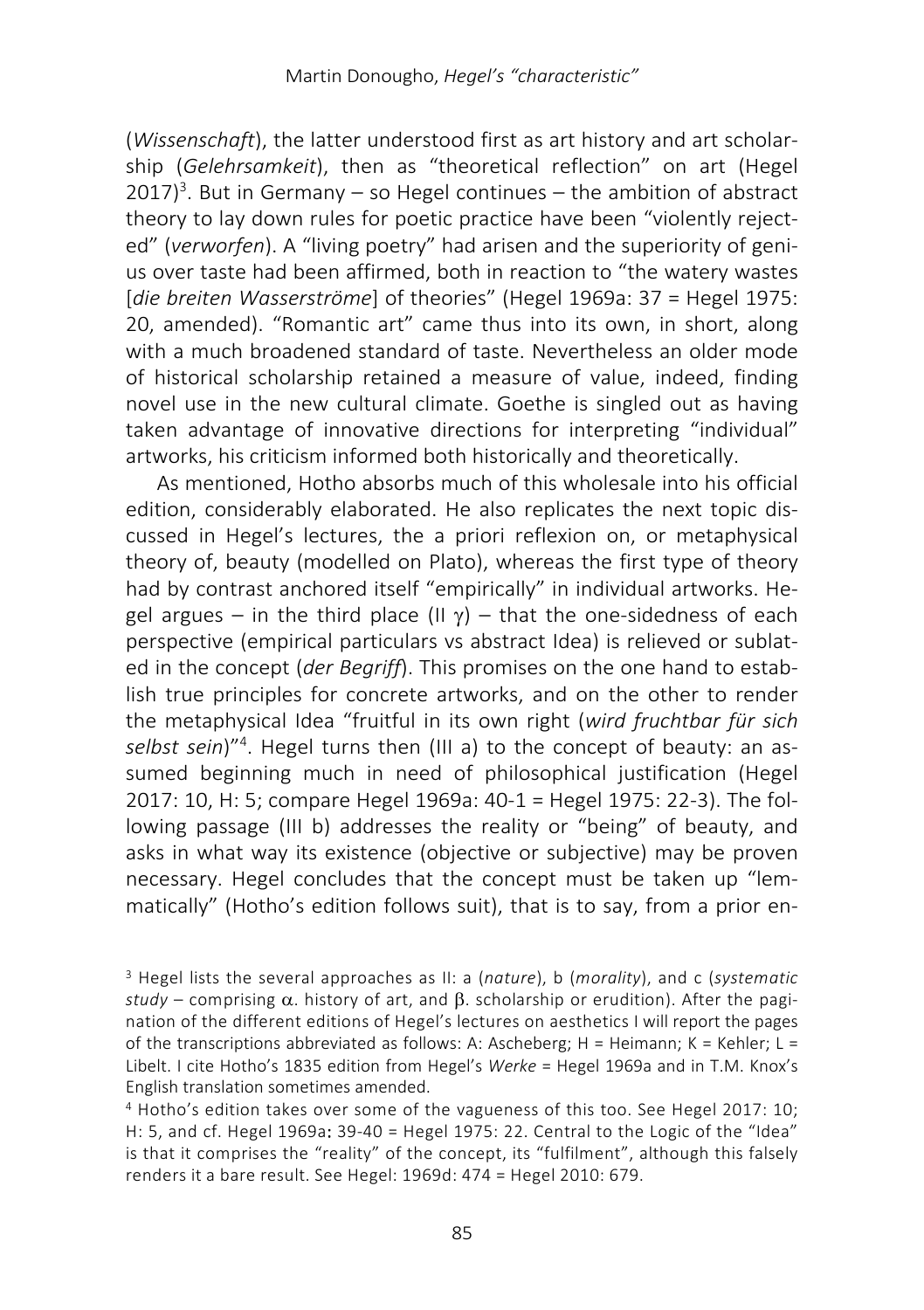cyclopedic presentation of the particular sciences (Hegel 2017: 11, H: 6; cf. Hegel 1969a: 42 = Hegel 1975: 24)<sup>5</sup>. The next section (III c) considers a different approach, via "representations" (*Vorstellungen*) of the beautiful with an eye to laying down its definition; an arbitrary procedure which might nevertheless, when subjected to critique (presumably a Kantian sorting of validity), attain systemic form.

We shift to III d, a "critique of declarations/explanations" (*Erklärungen*) concerning the concept of beauty, as offered by some of Hegel's contemporaries, namely, Hirt, Meyer and Goethe<sup>6</sup>. Hotho's edition follows a quite different order. It relegates to a prior section – on "systematic [*wissenschaftliche*] ways of treating the beautiful and art" – the discussion of such general definitions, with the implication that they fall under those theories discredited by a *Genieästhetik* and the shift to autonomous *Poesie* or literature7 . Hotho's rearrangement belies the importance Hegel attaches to the definitions he wants now to discuss, ideas that he suggests supersede the old Wolffian ones in circulation hitherto. Although they are in turn contextualized and mediated, we must not underestimate their salience to the ultimate aim: an adequate conceptualizing of the normative Ideal of art.

<sup>5</sup> Kehler's transcript (1826) formulates a similar thought. Cf. Hegel 2004a: 6 (K ms. 9: 6): "Hier gehörte lemmatisch anzuführen…", that is, from the universal Idea. Cf. Hegel 2018: 525, which makes Griesheim's transcript the textual basis, alongside variants (including Kehler). The 1827 *Encyclopedia* first argued for the status of art as absolute spirit.

<sup>6</sup> Aloys Hirt (1759-1832), professor of archaeology at the University of Berlin. Goethe knew him in Rome, enjoying his help as guide and advisor. Hegel cites his studies of ancient architecture several times. Hirt was instrumental in the founding of the Altes Museum in 1828, and his gilt inscription above Schinkel's portico may be read still today (this proved controversial because it embodied his own pedagogic ideals rather than the more aesthetic principles endorsed by Waagen and Rumohr, and because Hirt had it installed while his rivals were away over the summer). One word in the inscription proved especially influential however: "museum". See Crimp 1993 for amusing details. Johann Heinrich Meyer (1760-1832), critic, art historian, and a close associate of Goethe's in Italy and Weimar.

<sup>7</sup> Schönwälder 1995: 160-1 analyzes the cultural/intellectual context in detail. Relying here on Hotho's edition he suggests that Hegel's positive mention of Hirt nonetheless is overtaken by the proto-Romantic assault on all theoretical authority over art. Heimann points us instead to the following dialectical sequence: i) "empirical" theories undermined by Romanticism, ii) metaphysical theories considered over abstract, iii) the two sides unified in a concept of beauty-in-being, iv) critique of concepts of Hirt and Meyer/Goethe, and v) Hirt's survival after the critique.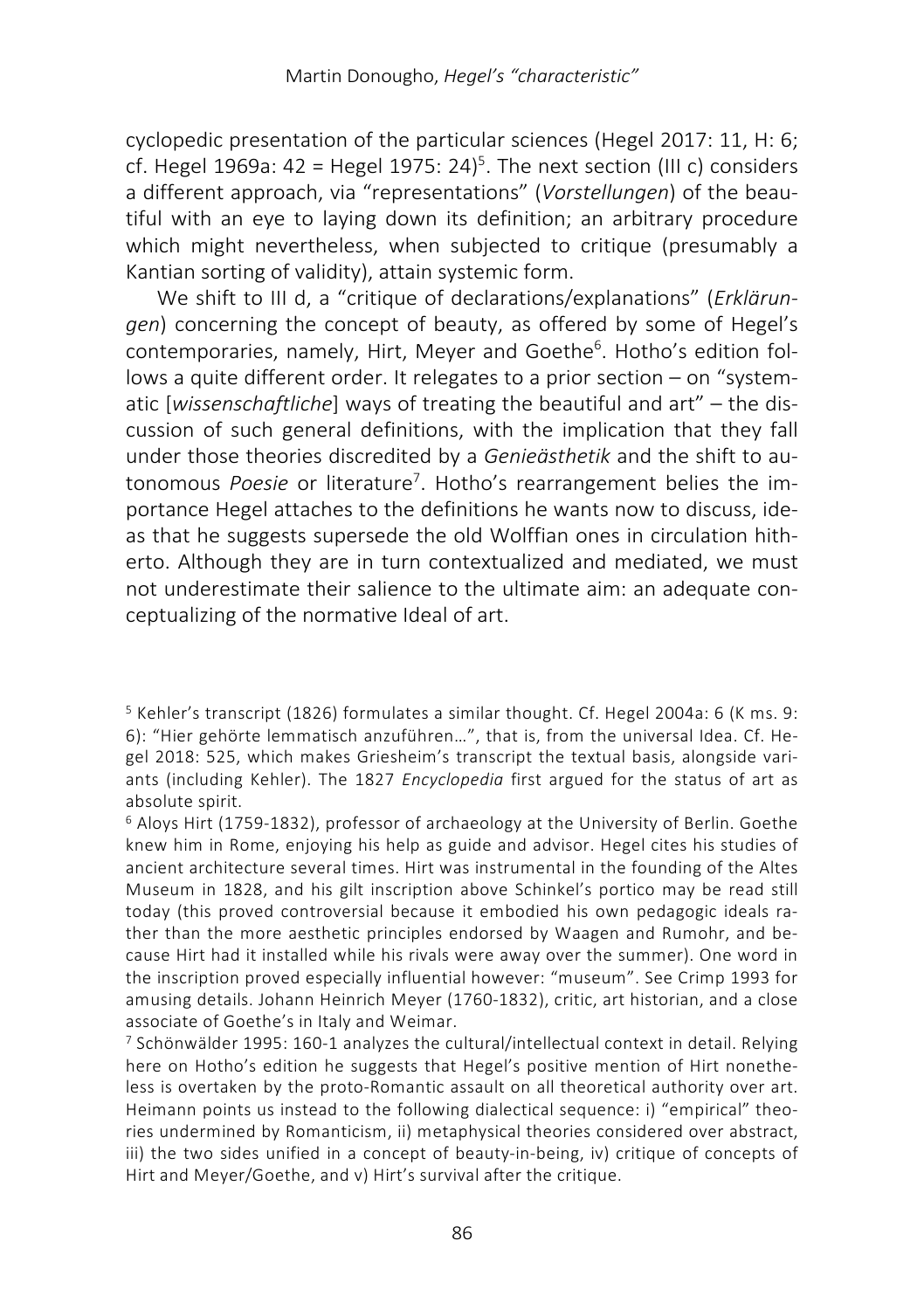Hegel starts out by citing his Berlin colleague, Aloys Hirt, specifically for his identification of "the beautiful in art" (*das Kunstschöne*) with "the characteristic" (*die Charakteristik*) (Hegel 2017: 12-3, H: 6-7) 8 . Hegel even supplies the reference: *Horen* 97, 7. Heft (1797). In his edition of the *Aesthetics*, Hotho repeats the passage. It marks incidentally almost the first appearance there of the important term "individuality", pivotal to Hegel's conception of the classical Ideal (Hegel 1969a: 34 = Hegel 1975:  $17$ <sup>9</sup>. Both concepts enjoy the uncertain "advantage" of indeterminacy as between singular instance and universal type, as Alessandro Costazza (1997: 1-2; see note 3 for a helpful and comprehensive bibliography) observes in his nuanced essay, accounting perhaps for their receiving less attention than other aesthetic categories). Even though they are not his own words, Hegel seems here to endorse Hirt's usage: "By 'characteristic' [*Charakteristik*] I understand the distinct individuality through which forms, movement and gesture, features and expression – local colour, light and shade, chiaroscuro and posture – are distinguished, as the object may require" (Hirt 1797: 37).

Hirt continues: "Only by observing this individuality can the work of art become a true type, a genuine reproduction of nature. Only in this way does artistic work become interesting, only in this regard can we admire the artist's talent" (Hirt 1797:  $34-5$  = Robertson:  $267-8$ )<sup>10</sup>.

Hegel calls it a "fruitful" definition, presumably on the grounds that it promises to engage constructively with empirical reality (drawing distinctions, passing judgements, etc.). He declares it "interesting" and goes on to praise Hirt's acuity and good judgement as critic (Hegel 2017: 12, H: 6: "Das ist interessant, weil Hirt gesehen und Scharfsinn und Urteil hat"; cf. Hegel 1969a: 33 = Hegel 1975: 17: "Hirt, one of the greatest genuine con-

<sup>10</sup> Robertson's translation illuminates the particular as well as general context of Hirt's provocation. The essay – never translated into English – is conveniently reproduced in Kang, Schönwälder 2008: 15-33, along with several other contributions to the debate.

<sup>8</sup> Cf. Hegel 2017: 24, H: 14: "So daß wir den Ausdruck [of content in form] als bedeutend und charakteristischen sehen". In Hotho's edition Hegel speaks of "der Begriff des Charakteristischen" (Hegel 1969a: 33 = Hegel 1975: 17), of "das Characteristische" and "das Kunstgesetz des Charakteristischen" (Hegel 1969a: 34 = Hegel 1975: 17-8). This only obscures the crucial difference between Hirt and Schlegel, who does employ "das Charakteristische". See Salvo 2015: esp. chapter 2, Part II, pp. 103 ff.

<sup>9</sup> The very first appearance of "individuality" (Hegel 1969a: 23 = Hegel 1975: 9) proves anomalous, aligning "individualities" with contingent happenstance – the inverse of Hegel's usual practice. The word features over three hundred times in Hotho's edition; even more if one counts variants such as "individuelle".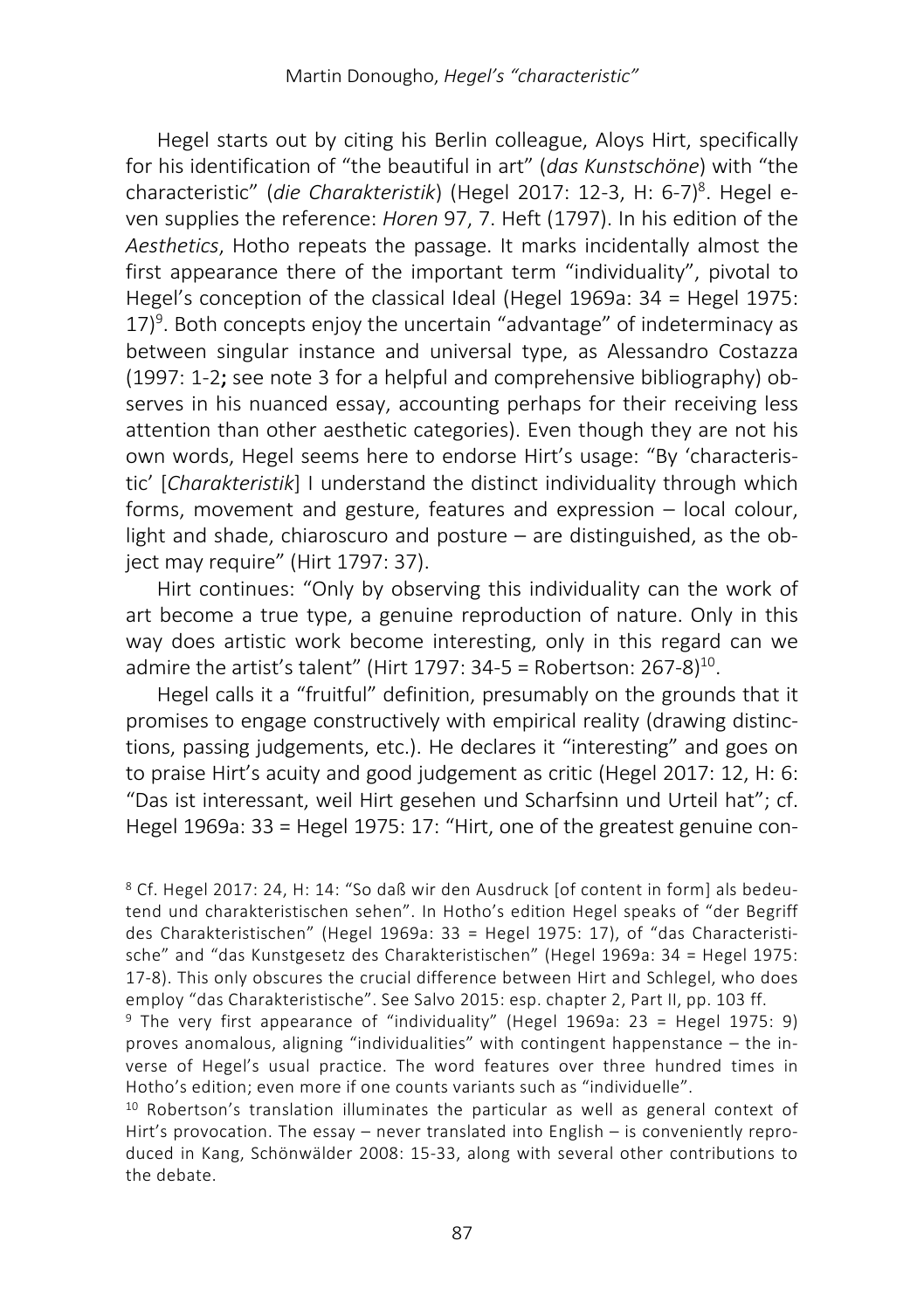noisseurs of our time…"). Having echoed Hirt's definition, Hegel adds that the "essence" of the beautiful supplies the "aim" of art (by which he means perhaps that the artist should form his material aesthetically, individually; compare Hegel 2004-05: 63, L: 12). The characteristic encompasses a content, which might be an occurrence in history or some "individual characteristic," and which is then to be "presented" as such – that is, formulated by art (Hegel 2017: 12, H: 6): "Enthalten ist im Charakteristischen ein Inhalt, [in] dem [eine] geschichtliche Begebenheit oder individuelle Charakteristik enthalten kann und wie eine solche darzustellen ist" (cf. Hegel: 2004-05: 63, L: 12: "Darin ist enthalten ein Inhalt als solcher *individueller* Charakter selbst 2) wie solcher Inhalt dargestellt ist, und darauf geht die bezeichnende Bestimmung"). As the extra citation from Hirt shows, what counts as "characteristic" involves both content and (artistic) form, the latter being what Hotho's edition calls "the mode and manner" (*die Art und Weise*) of its presentation (Hegel 1969a: 34, H: 17-8). Later in the Introduction Hegel says that artistic form must correspond to and express its content (truth), "so that we see the expression as significant and characteristic" (Hegel 2017: 24, H: 14: "Die Form muß nun dem Inhalt entsprechen und ihn ausdrücken, so daß wir den Ausdruck als bedeutenden and charakteristischen sehen". Cf. L: 30: "Wie die Gestalten dem Inhalte angemessen gemacht wird, darin scheint die Votrtrefflichkeit der Kunst zu bestehen"). The artist reveals the universal beauty in the particulars of nature and human affairs, as we might put it, but in discriminating what is characteristic or individual, the artist or critic appeals to no rule or abstract explanation. The following section then offers an example from drama, to make the point that the isolated particulars of human actions acquire coherence from their connection to the whole, the theme of the action we might say; nothing remains insignificant with respect to the content (*Inhalt*). The unity of the particulars emerges in the action represented in dramatic form. Art, we might say, discerns the characteristically significant.

Hegel now turns to defend Hirt against the strictures found in Meyer's 1824 *History* (however, Hegel gave Meyer a positive mention in the 1826 series: Hegel 2004a: 181, K: 341)*.* Meyer supposes the author's views wholly superseded (Heimann: "spürlos vorübergegangen") – and a good thing too, since they readily "lead to" caricature, having nothing to do with beauty. Hotho's edition in fact incorporates and elaborates on much of this (see Hegel 1969a: 34-6 = Hegel 1975: 18-9), including Hegel's suggestion that while Meyer focuses on ancient art, implicitly he deals with the beautiful without restriction. Meyer is said by Hegel to adopt Goe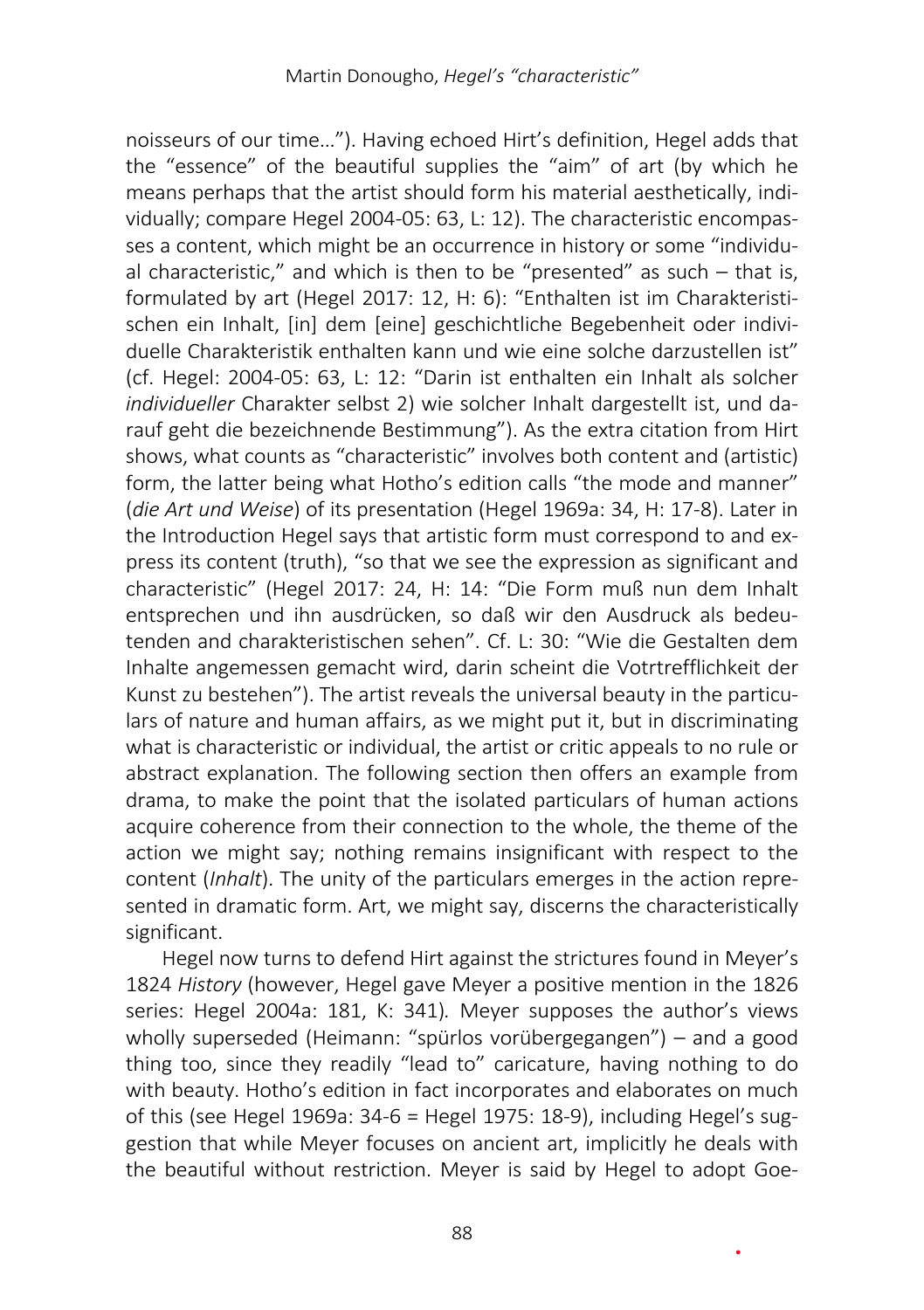the's idea that the highest principle of ancient art was the *significant*, but the supreme result of a successful *treatment* (*Behandlung*) was the beautiful<sup>11</sup>. Hegel counters that the duality inherent to the artwork as between inner meaning on the one hand, and external manner, appearance or semblance (*Schein*) on the other, functions in exactly the same manner as Hirt's "characteristic". For both, the inner can become characterized only in and as the outer, just as the soul can express itself in and through bodily features. The beautiful *is* the significant, hence is the same as the characteristic: "Das Schöne ist Bedeutendes, ist dasselbe als Charakteristisches" (Hegel 2017: 13, H: 7). Later in the 1828 Introduction Hegel will turn specifically to the human and its "livelines" (*Lebendigkeit*), considered as union of subjective and objective, free and material. Whereas animals remain basically satisfied with their lot, humanity is – in Hegel's striking epithet – "an amphibian", inhabiting both spiritual and natural realms (Hegel 2017: 19, H: 11: "Ein Amphibium is der Mensch, einer Zweiheit gehört er an und ist nicht fähig, in einem oder anderem sich zu befriedigen." Pippin 2013 makes a good deal of this duality in art). We might take the work of art similarly: it inhabits two realms, the ideal and the sensuous.

# $\mathcal{L}$

But why should Hegel seek to shine a spotlight on "the characteristic" in the first place? After all it had constituted a pretty minor category in Hegel's aesthetic approach hitherto, featured more in relation to modern (sc., "romantic") painting (e.g., portraiture) and literature. Hotho's 1823 transcript rarely mentions "characteristic", and when it does so the word has the sense of "typical" trait or peculiarity, etc. (see Hegel 1998: 43, 203, 220, 256)<sup>12</sup>. In 1826 it again plays just a marginal role,

<sup>11</sup> Heimann misquotes Goethe (Hegel 2017: 13, H: 7), or perhaps Meyer: "Der höchste Grundsatz der Alten in [der] Kunst war, daß das Bedeutende das höchste Resultat einer glücklichen Behandlung des Schönen". Cf. Goethe 1831: 67: "Der höchste Grundsatz der Alten war das Bedeutende, das höchste Resultat aber einer glücklichen Behandlung das Schöne". Hotho's edition corrects the error. L: 13 has "der höchste Grundsatz der Alten über Kunst, wäre das Bedeutende, das höchste Resultat einer glücklichen Behandlung des Schönen".

<sup>12</sup> "Character" occurs more frequently in 1823, though not yet as an independent category. "Character" features also under "Natural Soul" in Hegel's Anthropology: Hegel 1986: 73 (§ 395 *Zusatz*) = Hegel 2007: 51-2. There it mediates between natural predisposition and (more or less individually) cultivated temperament, and it com-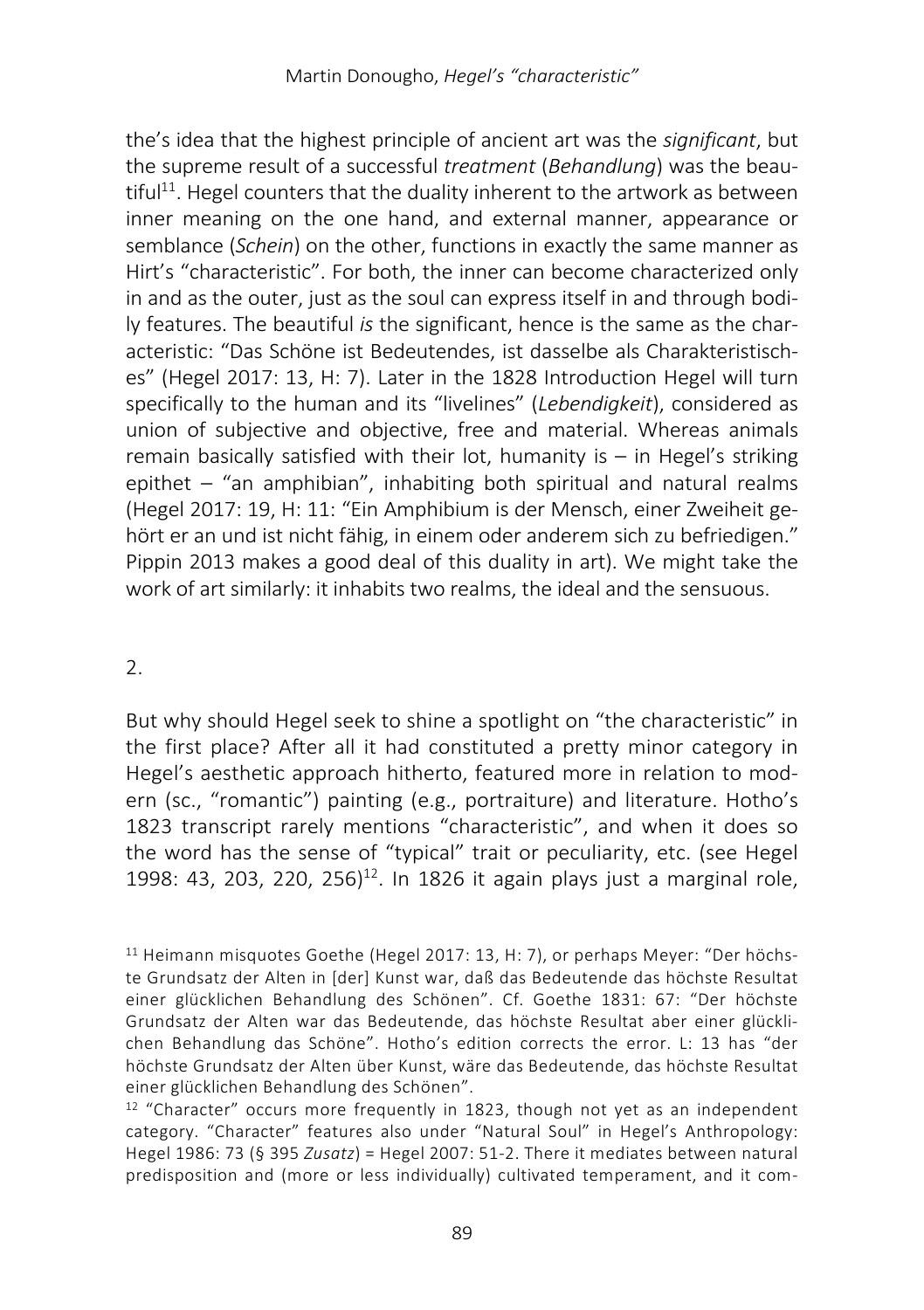even as "character" now becomes a category in its own right, standing second only to "action" (as with Aristotle's *Poetics*). Kehler 1826 does report on physiognomic "characteristics" in portraiture, and also on how "ideally" the "forms of the face [may] correspond to the character they express"; Hegel instances a Raphael Madonna – probably the famous *Sistine Madonna* in Dresden. Only in Ascheberg (1820-21) had "characteristic" come to the fore, yet under "Painting", which has a whole section on *Das Charakteristische überhaupt* (see Stemmrich 1994: 151). There Hegel notes in passing that "characteristic" has been made to distinguish modern from ancient  $-$  a clear allusion to Friedrich Schlegel  $$ commenting that "it is also correct". "Drawing" becomes influential (Hegel mentions Dürer), but as a feature to be completed by the Renaissance painter, who uses colour to fill out design. Hegel calls the ancient Ideal essentially characterless: Zeus himself is no character, even though in a broad sense one might allow that he appears characteristic so far as he remains true to his "individuality"13. Hegel locates the passage from ancient to modern in Michelangelo's *Last Judgement*, which he says combines the "ideal individuality" of the ancients with a modern emphasis on the "Maß der Menschen," a human measure. Painters of the Italian Renaissance lie midway between ancient norm and the modern world of Netherlandish and German artists (see Hegel 2015: vol. 28/1, 211, A: 207). In short, in 1820-21 Hegel aligns himself with Schlegel's essentially historical division of ancient and modern.

This restricted sense of "characteristic" recurs in 1828-29 too, for instance, with reference to Dutch painting, "in which the characteristic is extraordinarily developed" and daily life is suffused with light, joyfulness and ideality: "Es ist der Sonntag des Lebens, der dort herrscht", enabling Ideality to show through (Hegel 2017: 174, H: 114; Cf. Hegel 1969c: 129- 30 = Hegel 1975: 886-7, adopting several phrases from 1828). Where the "plastic" is exemplified in sculpture, "the characteristic, depth" (*Tiefe*) finds its place in painting, the "melodic" in music (Hegel 2017: 182, H: 122; presumably emotional or subjective "depth" is meant here). Treating "characteristic" as a major aesthetic category peculiarly suited to

bines formal energy with substantive content (willed norms). The colloquial senses of "character" or "characteristic" (as a thing's nature, or typical of it) occur throughout. <sup>13</sup> Cf. Hegel 2015: 28/1, 169; A: 206: "Es hat also der Charakteristische nicht nötig, die im Idealen aufgenommene Individualität zu seyn"; "Wenn man Charakter nennt, seine Individualität treu bleiben, so kann man wohl sagen, daß Zeus Charakter hat". Modern art allows character its full variety and subjectivity, Hegel maintains, including ugly physiognomies or even images of the devil.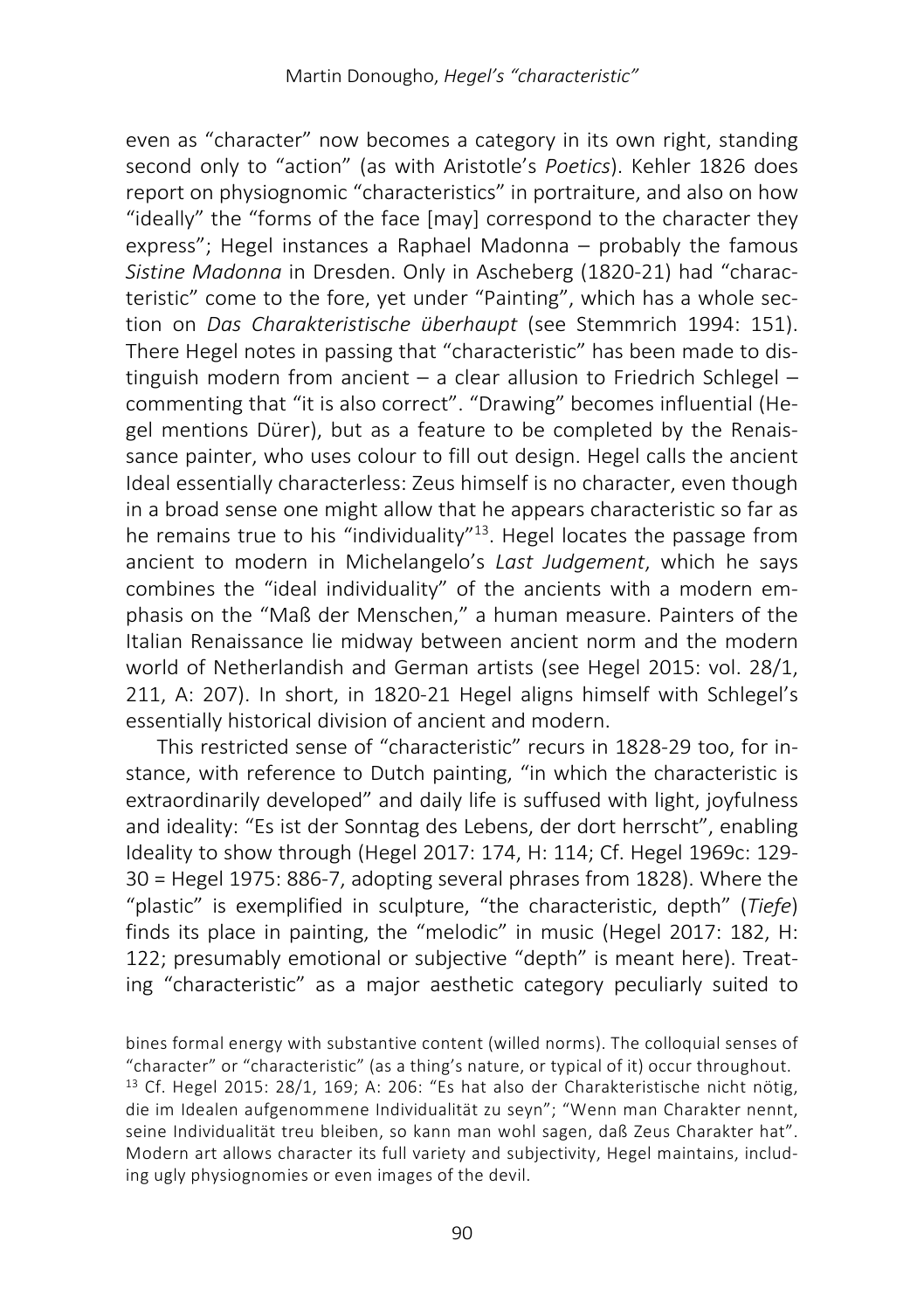contemporary debates seems quite new to this last series of lectures, however. The pressing question is why Hegel's Introduction makes it so central.

Let me step back to consider contemporary employment of the category, especially with regard to Weimar (neo-)classicism and its focus on "beauty" or the "Ideal" (notice that all classicism is in a sense neo-classicism, a retrospective stance).

#### 3.

Hegel draws on Hirt's notion of "das Kunstschöne" in developing his own ideas (he had hitherto cited Hirt when discussing architectural history, especially in ancient Egypt). What were the circumstances under which Hirt's essays appeared, not just the piece on "das Kunstschöne" but also a yet more controversial critique of the Laocoon group? And how might that bear on Hegel's citation over thirty years later? Hirt had come to know Goethe in Rome, proving himself a useful cicerone to its artistic attractions. He later paid a visit Goethe and Schiller in Weimar, thereafter sending Goethe the two essays. Without Hirt's permission Goethe handed them over to Schiller, who in turn saw to their (anonymous) publication in *Die Horen* – not out of admiration, it seems, but because he wished to offer Goethe's essay *On Laocoon* in rejoinder! <sup>14</sup> More to the point though, publication of Hirt's piece played a part in Weimar classicism's tacit quarrel with Friedrich Schlegel, whose notions of the "interesting" and the "characteristic" served above all to distinguish *modern* from *ancient* art and literature. The "modern" constituted a wholesale shift of cultural perspective, both normative and historical in significance. In addition, Schlegel's turn towards the modern reflected a crisis in the status of beauty, which was in danger of being consigned to the past, quite left behind by the "no longer fine" arts, or even by a new conception of Art (in the singular, expressive, original and creative in nature).

Schlegel's *On the Study of Greek Poetry* (1797) portrays that shift even while it was happening to his own thinking<sup>15</sup>. The main text argues

<sup>&</sup>lt;sup>14</sup> According to Robertson 2017: 267 (and Salvo 2015: below). Hegel doesn't comment on this last, but he does mention some of the controversy about Laocoon's physiognomy: is the mouth grimacing in pain or exhibiting stoic self-control?

<sup>15</sup> Composed in 1795, the book's publication was delayed, and Schiller's similar *On Naïve and Sentimental Poetry* (1795-96) stole much of its thunder. The Preface, penned after the main text, makes reference to Schiller's essay.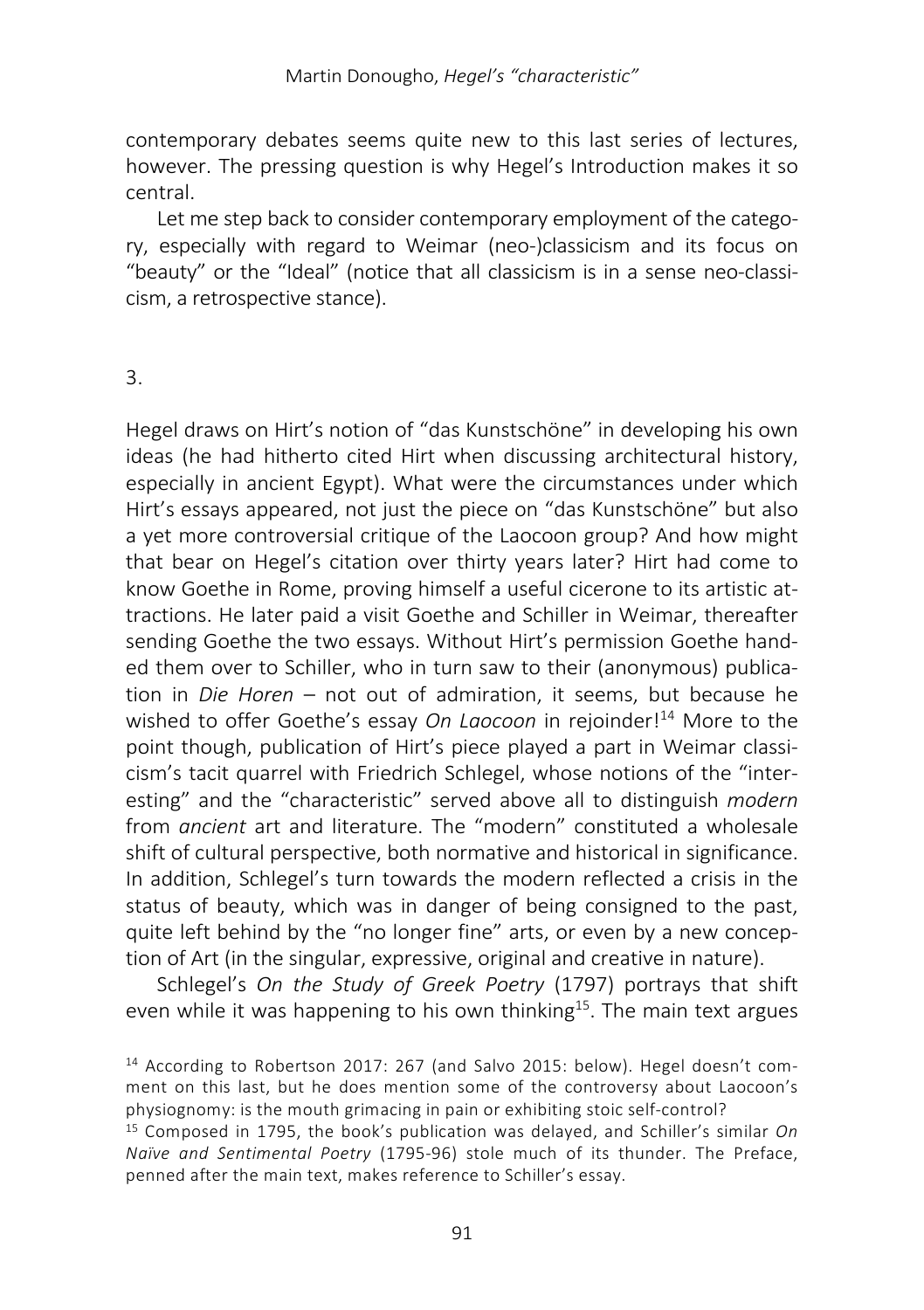for the normative primacy of antiquity, with its organicist or "natural" *Bildung*, over modernity's "artificial formation" (*künstliche Bildung)*, steered by concepts and tending towards sterility, even though a better future might be promised (on a Shakespearean model). Schlegel laments the "peculiarity" of modern literature, which permits no lasting progress, only confusion and skepticism. Paradoxically: "*Lack of character* seems to be the only characteristic of modern poetry" (sc., literature; Schlegel 2001: 20). Modern art displays "the total predominance of the characteristic, individual, and the interesting..." (Schlegel 2001: 24; cf. 30-1) $^{16}$ . It strives for "effect," for a merely "interesting individuality," although it may also hint (he allows) at a more "original" foundation and an integrated wholeness to come. "The wide compass of the characteristic evident throughout the aesthetic development [*Bildung*] of the moderns reveals itself also in the other arts" (Schlegel 2001: 31) – in painting, music, and the dramatic arts. While Schlegel's tone remains critical of modernity, he allows that "even characteristic poetry can and should represent the general within the particular[...] yet generality is [here] not aesthetic but didactic" (Schlegel 2001: 32) – that is, "philosophical" (and Schlegel mentions tragedy, or the utmost disharmony).

Many have remarked on the equivocal tone in Schlegel's polemic, at once critical of the characteristic while sympathetic to its revolutionary promise. Composed later, the *Preface* displays a more generous attitude towards the modern. Its distinction from the ancient is now rendered historical and relative: beauty as a *past* cultural regime, the interesting as *modern*. The characteristic – "that is, the presentation of the individual" – comes into its own. But this is not the world of the ancient Greek ideal, whose intrinsic limits now emerge. "Beauty is not the ideal of modern poetry; it is essentially distinct from the interesting" (Schlegel 2001: 99), which begins where natural *Bildung* (formation, culture) ends. Conversely, the *study* of Greek poetry is wholly removed from classicizing practice: modernity enacts an "anti-neoclassicist classicism," in the words of Schlegel's translator (Schlegel 2001: 11), putting it in the vicinity of Schiller's "sentimental" poetry and Winckelmann's "imitation"

<sup>16</sup> For an original – indeed, *interesting* – perspective on "the interesting", see Ngai 2012. Schlegel responds to the serial, homogenizing of culture of his own time, where the "interesting" stands out in and from the everyday: interesting is what *I* find interesting – don't *you*? The "characteristic" and the "individual" follow a similar (non-)logic, or rather, "pragmatics": what is claimed, in a singular situation, for a singular audience, without governing rules, yet with universal appeal (wouldn't you agree?).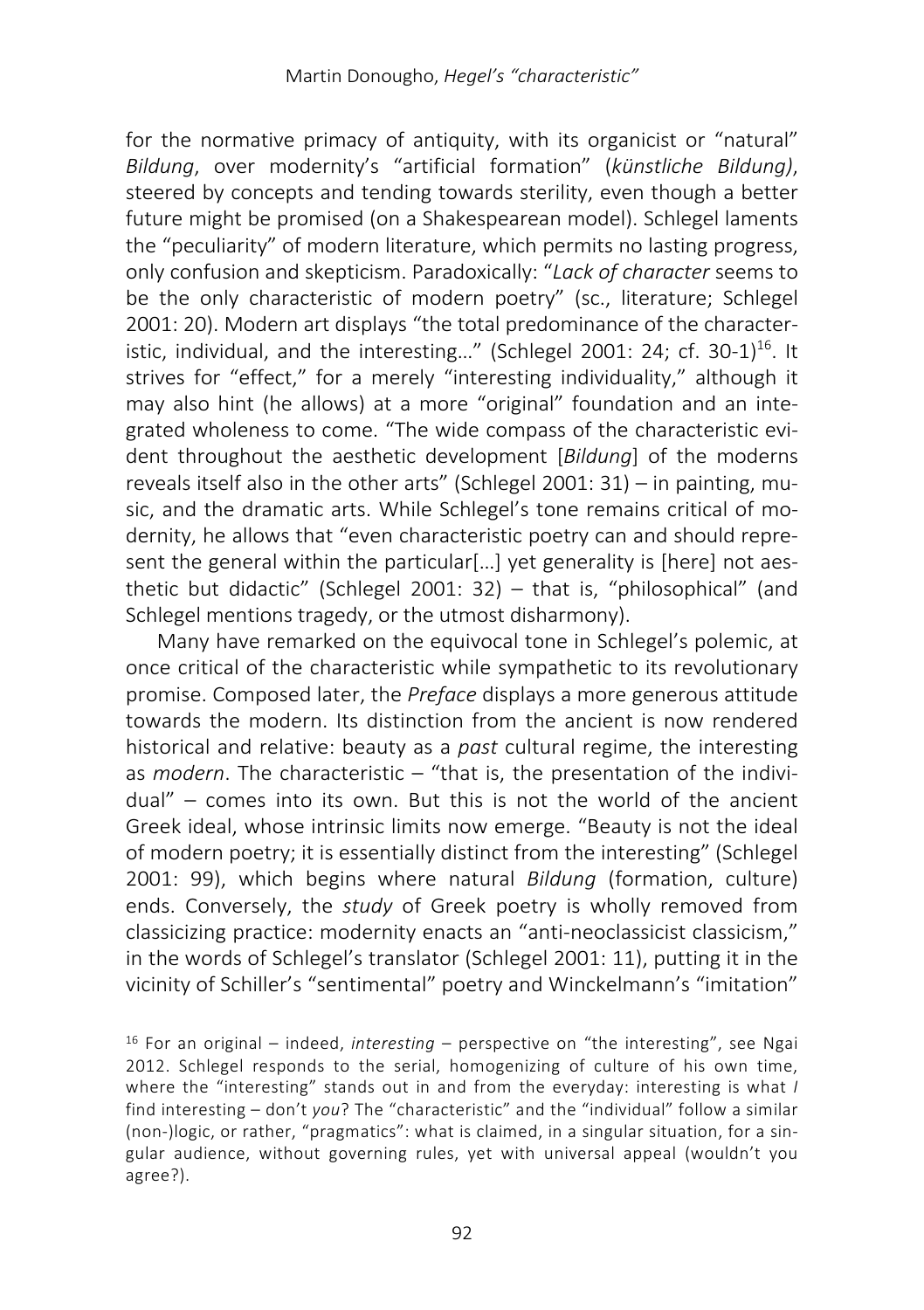of the ancient Greeks (where *they* had imitated nature). The difference however is that Schiller and Goethe – along with Goethe's friend Meyer – sought to remain true to beauty and the Ideal, whereas Schlegel's "characteristic" claimed to *replace* the latter. Romantic *Poesie* – literature – is premised on historical knowledge.

By contrast Hirt applies "characteristic" (*Charakteristik*) to artistic beauty wherever it is to be found, so eliding classical and modern (admittedly his main interest lay in providing a fairer account of Greek and Roman art). His second essay, on the Laocoon group (Hirt 1797b), seeks to bring out the work's horrific realism; it is the complete opposite of Winckelmann's "edle Einfalt und stille Grösse"17 Goethe and Herder immediately took issue with Hirt's descriptions and judgements alike. In his fictive dialogue *The Collector and his Circle* (1799), Goethe has a guest (that is to say, Hirt) declare: "Only what is undeniably characteristic deserves to be called beautiful. Without character there is no beauty". Goethe's satirical intent is clear. The collector (stand-in for Goethe himself) replies: "Character is to beauty what the skeleton is to the living human being" (Goethe 1986: 138; as Robertson 2017: 139) observes, the guest repeats Hirt's own words about Laocoon's "choking agony, etc.", which had so scandalized Goethe and others). We've seen how Hegel exploits Goethe's aversion to indicate an alternative path, towards the colourful "filling in" by Italian Renaissance painters of an abstract design. But in the last lecture series Hegel goes further, to make "the characteristic" central to all art and all historical artforms. Why this change of perspective, and why revert to a thirty-year-old essay to make his argument?

The short answer is that in 1827 Hirt published a review of the first volume of Rumohr's *Italienische Forschungen* in the Hegelian house publication *Jahrbücher für wissenschaftlichen Kritik* (then In the 1831 issue Hirt published a review of Rumohr's third volume). There Hirt lays into Rumohr for his inadequate philosophical grasp of the "Ideal" promoted by Weimar classicism (Winckelmann, Herder, Goethe, Mengs, Schiller), as will Hegel in his own attack the following year. Hirt's polemic against Rumohr's polemic is admittedly tiresome. But he does reply to Meyer's

<sup>&</sup>lt;sup>17</sup> The phrase is usually rendered in English "noble simplicity and quiet grandeur", see Winckelmann 1987: 32-3. For helpful background on Hirt and Hegel, see Schönwälder 1995: 143-62. Another take is found in Salvo 2015: 67-8, 98, and especially 103-11. Salvo 2015: 111 highlights the contrast between Hirt's "die Charakteristik" and Schlegel's "das Charakteristische", and between Hirt's interest in reframing ancient sculpture and Schiller's focus on present-day aesthetic issues.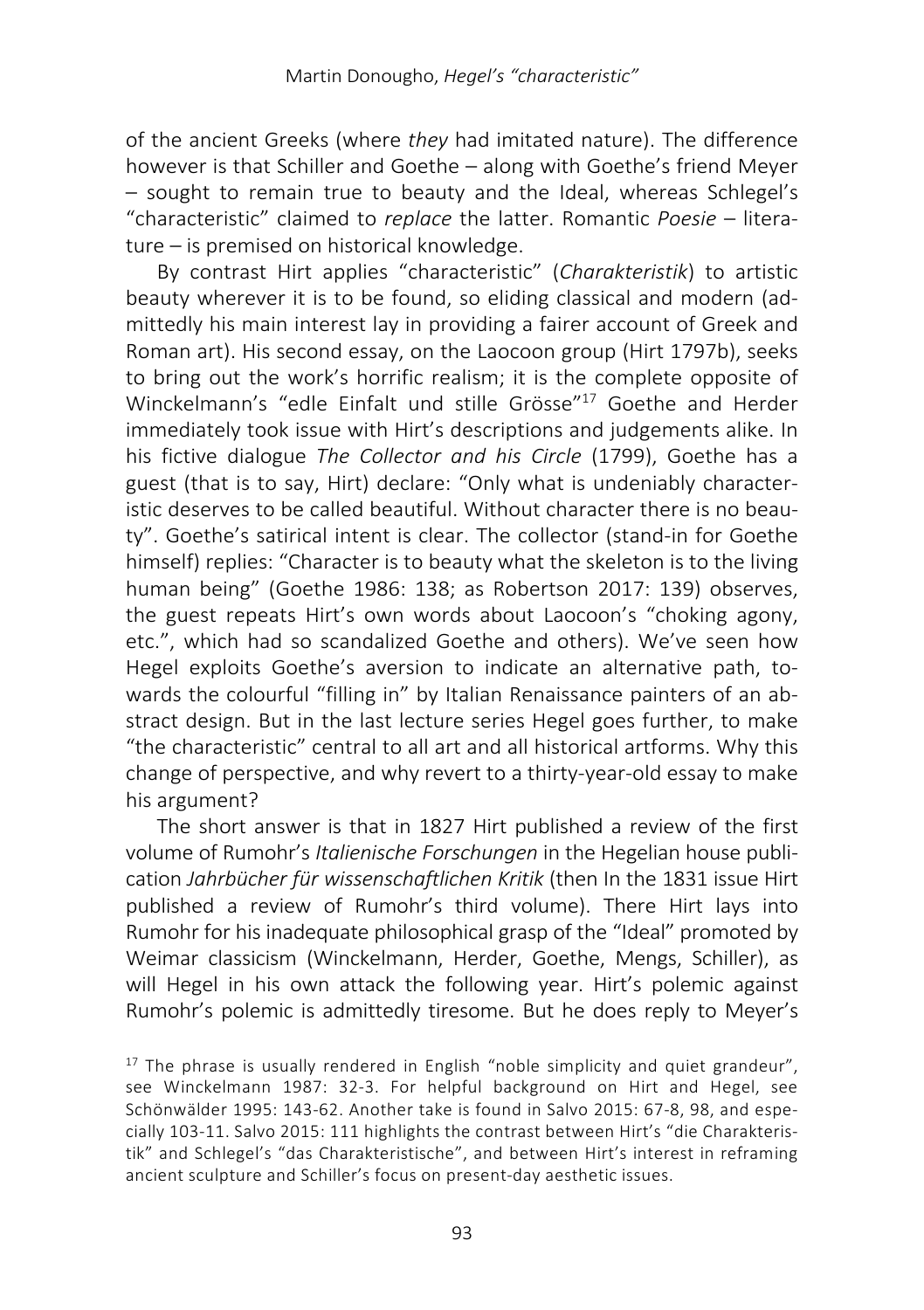criticisms (in his 1824 history), in effect to rejoin that Hirt's "characteristic" cannot be said to have "vanished without trace" when it tacitly invokes the very same "principle" Meyer had borrowed from Goethe (though Hirt's *das Charakteristische* substitutes for *das Bedeutende*) 18. Against Rumohr and in defence of Winkelmann Hirt contends that true beauty is *das Kunstschöne*. Hegel takes up the same argument, but goes into more detail than Hirt when confronting Rumohr, in part because Rumohr's parody of Hegel in the very title of his *Geist der Kochen* (1823) must have touched a nerve, just as Section I of *Italienische Forschungen* is called "Haushalt" (housekeeping), as if to put discussion on the level of "natural" taste. Rumohr in some ways anticipates John Dewey's much later emphasis on nature-as-process, on intensive engagement with nature, with art and the artist seen as on the same continuum. Beauty is in *life*, not art (or art no more than secondarily).

Hegel replies on several counts to what he dubs Rumohr's "polemic" (Hotho absorbs the remarks into his edition, but distributed through the text). Rumohr is said to confuse "Idea" with "indeterminate representation [*Vorstellung*], and with the abstract Ideal without individuality [*individualitätslosen*] of familiar theories and schools" (Hegel 1969a: 145 = Hegel 1975: 106-7), which he contrasts with determinate natural forms.<sup>19</sup> Such artists merely project their own abstractions into their works, Rumohr claims (he had sharply rebuked Winckelmann for his "Mannerism" as well as other allegorical artifice involving "type" or "style"); he implies that such attempts are simply unnatural. Hegel replies that there may indeed be "lifeless" art of this sort – he mentions early Italian or German art (Hegel 2017: 45, H: 25) – but that is not what "we" mean by "Idea" or "Ideal", which is instead concrete and realized. The two possibilities are separate. "The interest of theory lies rather in resolving these principles and misunderstandings. One can't give principles [*Grundsätze*] for praxis" (Hegel 2017, 45, H: 25. Cf. Hegel 1969: 213 = Hegel 1975: 161; unlike Heimann, Hotho doesn't mention Raphael here as someone whose achievements Winckelmann "recognized". Rumohr seems to have had in mind the lifeless results of applying abstract ideas; principles are of no help to mediocre talents). In other words, theory attempts to discern false

<sup>18</sup> See Hirt 1827: 1534. Hirt even hints that Goethe (1818) and Meyer (1824) took the *Grundsatz* from him. Rumohr in turn had suggested that Hirt's use of "das Kunstschöne" was anticipated by one "Dr. Schorn". See Rumohr 1827: 101.

<sup>19</sup> Rumohr alleges that "Ideal" is in fact newfangled, Mannerist, though now commonplace. He derives the word not from the Greek but from modern Italian "idea" – "Einfall" arbitrary representation. See Rumohr 1827: 41-2.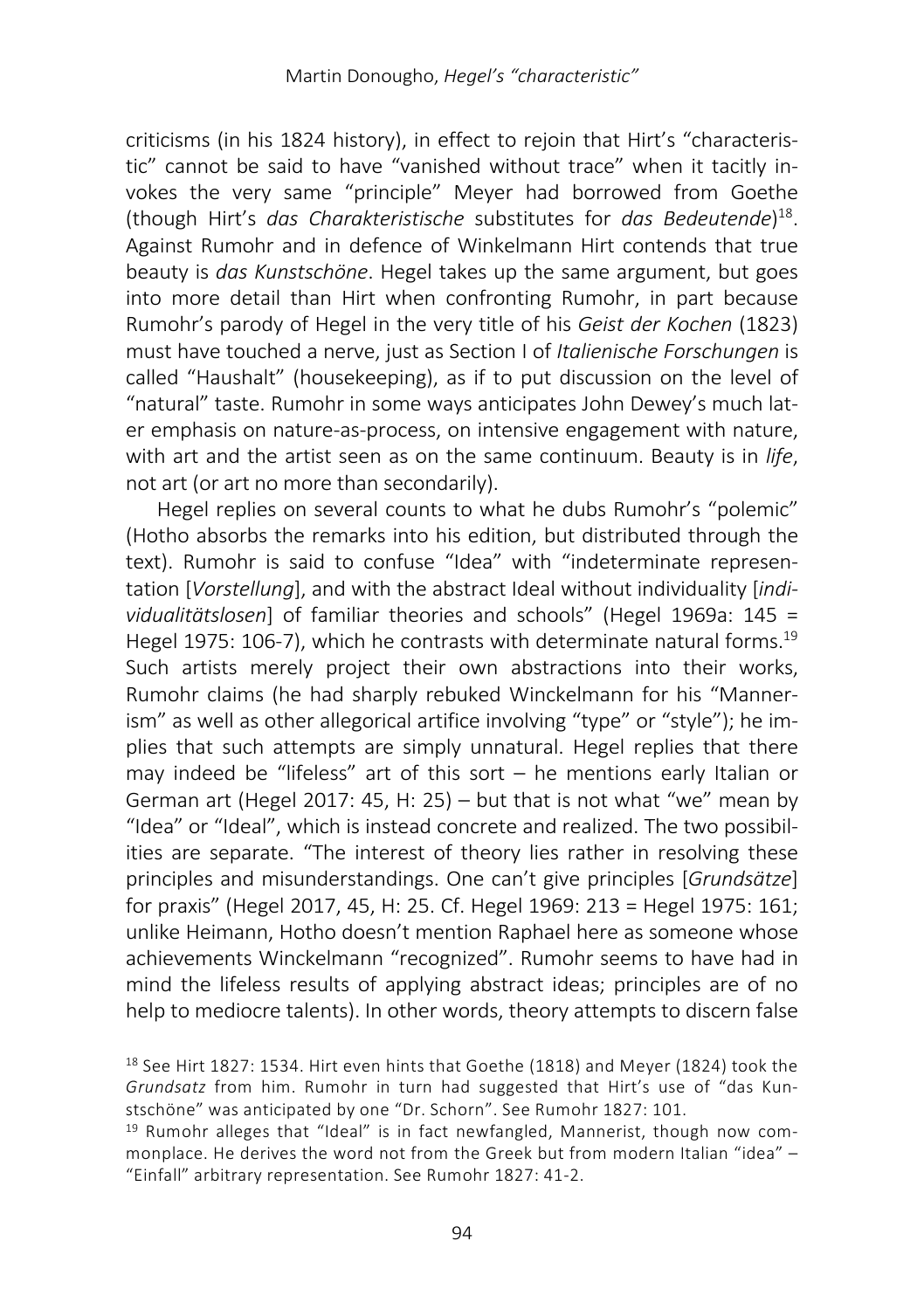or abstract striving from the authentic achievements found in Raphael and his successors.

Whereas Rumohr attacks the artifice that derives beauty from the concept of beauty (he accuses Winkelmann of this), Hegel counters that ideality is *made*, from representations (in the case of poetry) – "ein Schein vom Geiste" – or from images (in the case of painting, no matter its content). He instances Dutch painters, who depict everyday objects and situations, while yet "die Hervorbringing ist etwas Ideals" (Hegel 2017: 45, H: 25. Cf. Hegel 1969a: 214-5 = Hegel 1975: 162-3). In their painterly treatment they freeze the flow of natural time, render it lasting and memorable (Hegel 2017: 46, H: 25. Cf. Hegel 1969a: 215-6 = Hegel 1975: 163-4). Besides such "formal ideality" – it's not that objects are natural but that they are *made* to seem so – there is an incipient universality, beyond the mere "singularities" (*Einzelheiten*) found in nature which art has then to present; the inner ideality merges with the achieved outer form (Hegel 2017: 46-7, H: 26. Cf. Hegel 1969a: 216-8 = Hegel 1975: 164-6). Rumohr finds much art going astray when it seeks the Ideal, that is, seeks to fashion it from its own imagination: he advises artists to abandon the "titanic struggle" with nature, which consists in merely "adorning" or "transfiguring" its creations (Hegel 2017: 49, H: 28. Cf. Hegel 1969a: 225-6 = Hegel 1975: 171). He recommends reliance instead on non-arbitrary forms somehow rooted in nature, as Winckelmann himself had emphasized with the ancients, so attaining a "third beauty," that of "symbolic form", of "symbolic representation". (On its face this seems puzzling. But the confusion clears up if we understand Hegel to be alluding to the third stage of sensuous discrimination promoted by Rumohr. His three-stage account of materialist art-making appears in Hotho's edition [Hegel 1969a: 146 = Hegel 1975: 107], though not in Heimann. It runs [1] sensuous gratification, [2] a feeling for spatial form, and [3] a "spiritual" delight in natural symbolism)<sup>20</sup>. Hegel counters – in Hotho's edition – that we cannot reduce beauty to the arousal of mere delight or pleasure (which in fairness is hardly Rumohr's position). In Heimann's account Hegel argues that a "symbolic" resonance with our representations and feelings would bespeak instead an "Ideal, semblance, [or] sign of the inner; and that is the Ideal" (Hegel

<sup>20</sup> Rumohr's *Italienische Forschungen* files the series under "Relation of art to beauty": Rumohr 2012: 138-45. Podro 1982: 27-30 maintains that Rumohr has a subtler view of artistic taste than Hegel allows him. He cites a passage in Rumohr 1827: 18-9 purportedly showing how art engages with social life.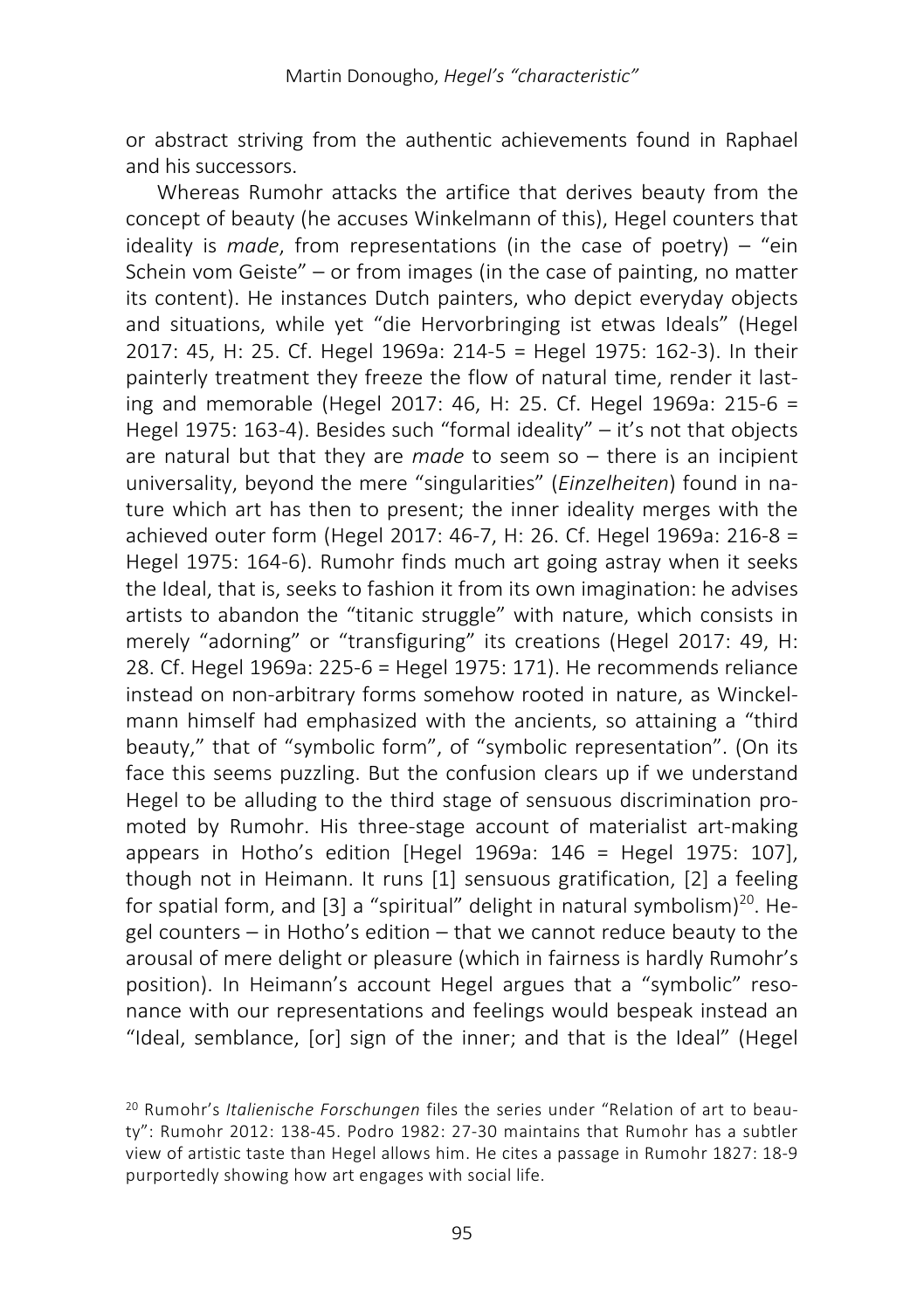2017: 50, H: 28. Cf. Hegel 1969a: 216-8 = Hegel 1975: 172-3). Such form is one not found ready-made in nature, but is created freely and with imagination – so we read in Heimann.

Hegel quotes Rumohr as complaining that "ordinary nature" – emotions, utility, and so on – has typically been disparaged in the aesthetic literature (it's unclear whether he meant Kant or Hegel). But Hegel now turns the tables by appealing once again to Dutch genre painting, and this resort amounts to his subtlest, most convincing attempt to *integrate* the Ideal with the external (or nature), whether in depicted reality or as the artwork signifying that reality. His sharp angle on things amounts to a neat riposte – the Ideal *lives in* the ordinary, so to speak, as caviar for the general. Genre pictures perform or enact a popular taking-pleasure-inlife, where ordinary objects are spiritualized both by their *display* and by our *appreciation* of it: they regard us regarding them, you might say (in foregrounding Dutch consumerism, "liveliness" and love of "sheen" – *Schein* – Hegel appears to anticipate more recent accounts by Alpers or Schama)<sup>21</sup>. But the dialectical negotiation is still more complex, because it seeks to reveal a certain *otium* – play, leisure – *in* the art. Hegel surprises with his choice of what to praise: Murillo's modest pictures of beggar boys, which he had recently seen in Munich. In one of them the mother picks lice out of a boy's hair, while in the other the ragged (*zerlumpt*) boys consume grapes or melon slices. Hegel comments (in Hotho's edition):

We see that they have no wider interests and aims, yet not at all because of stupidity; rather they squat on the ground content and serene, almost like the Olympian gods. They do nothing, they say nothing; but they are humans [*Menschen*] all of a piece, without surliness or discontent; and since they possess this foundation of all excellence, we have an idea that anything might become of these youths. (Hegel 1969a: 224 = Hegel 1975: 170)22

Practically the inverse of Hippel's *Humor*, these images display ordinary figures and situations, yet quite *un*encumbered and care*free* (instead of awkward or cramped, as with Hippel's characters): "Almost like the Olympian gods"! Jacques Rancière (2013: 21-37) advances a complex

<sup>21</sup> Alpers 1983: 73 and note expressly aligns Hegel with Schapiro 1978: both emphasize the "crafting" of nature – including painterly representations – which Alpers calls "praxis". Cf. Schama 1987: e.g. 297 ff., 391-5 on popular love of commodities including paintings.

<sup>&</sup>lt;sup>22</sup> Most of these words are missing in Heimann, though he does write "so daß man glaubt, aus solchen Jungen wird alles warden können" (Hegel 2017: 49, H: 28).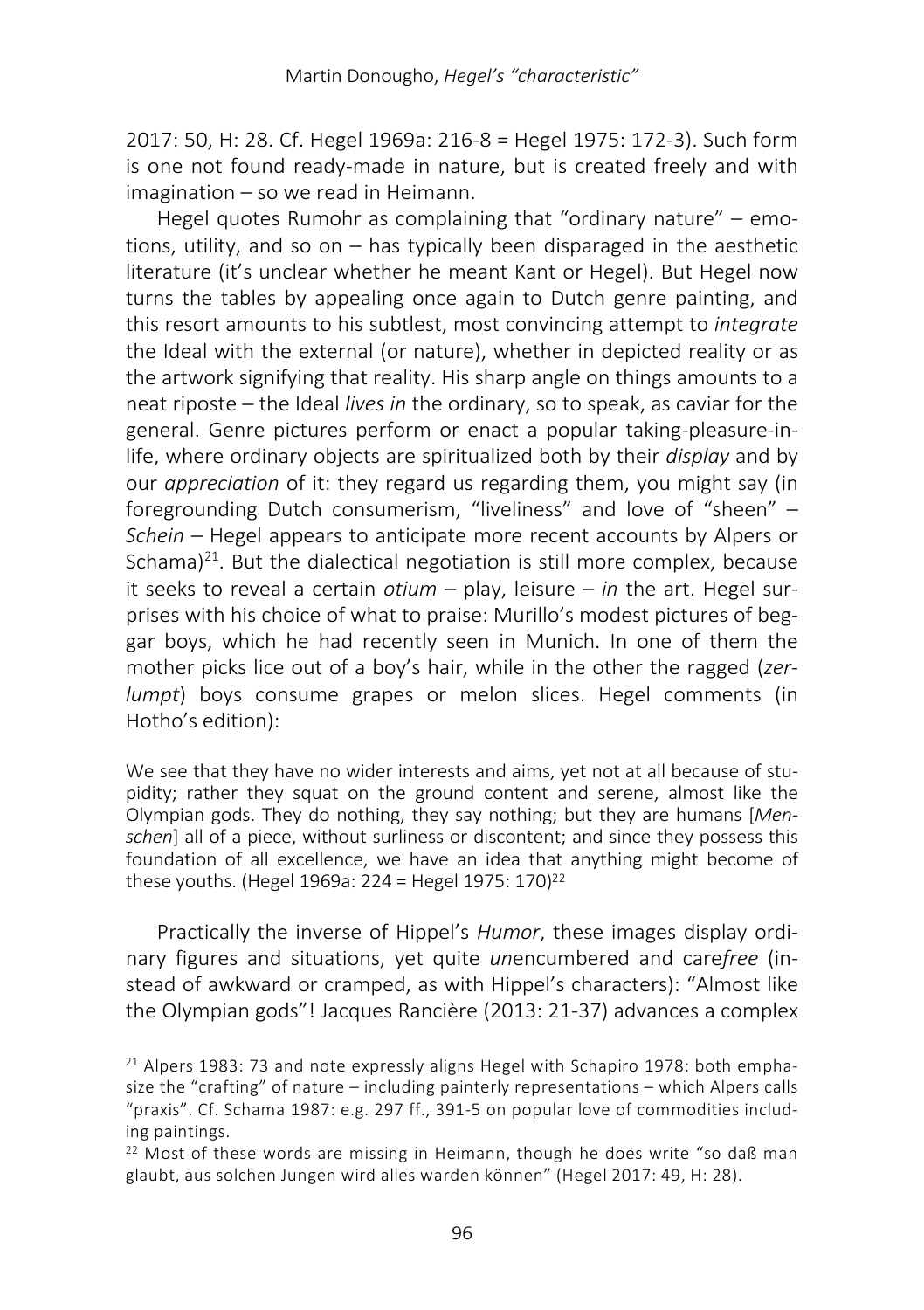interpretation of Hegel's choice of examples, in an attempt to do justice to their *overdetermination* (that is, "for us"). It is one of Rancière's "Auerbachian" scenes (Cf. Auerbach 1959 and 1953). Very briefly, he finds Hegel taking note of Dutch genre art as symptomatic of national hardworking virtues, etc. At the same time, he adds, it has now become *art displayed in museums*, a historical legacy of factors like the French Revolution, the termination of the hierarchies of schools and genres, and the rise of the free market (including the market for Dutch genre scenes). Hegel picks up on the wonderful correspondence – or rather, the ineffable *gap* – between a free *Art* (in the singular) and a free *people* (the civicminded Dutch). Murillo too bore a fraught relation to imperial power (Spain/Netherlands), but we catch his beggar boys in a precarious moment of freedom, in pictures we may now see to be about the very *conditions* of painting. But of course (Rancière comments, spoiling our fun) this moment or "scene" could not last.

Rancière understands how things stand (and fall) both with the "beautiful individuality" of the classical Ideal and with Romanticism. "Hegel transforms Romantic poetics into a *theory* of classicism", he writes (my emphasis); that is, he translates the Romantics' future-oriented programme into interpretation of the past<sup>23</sup>. The classical Ideal comes to resemble Keats's "cold pastoral" – though we should remember that "pastoral" itself betrays a "sentimental" wish for utopia (See Empson 1966: 25: "The pastoral process of putting the complex into the simple"). It regards the artwork as presenting the observer's turning of Keats' well-wrought urn: truth is beauty, is truth, is beauty….

4.

Where then might Hegel position himself in the fraught, indeed overdetermined conversation between Weimar classicism, Schlegelian Romanticism, and Hirt's "characteristic"? On the one hand he stands squarely with

<sup>23</sup> Rancière 2011: 81, chapter 4: "From the Poetry of the Future to the Poetry of the Past". What Schelling and the Schlegel's promoted as the principle of "infinite poeticity" Hegel interprets as a mark of historical closure. Epic was the poem of an "originally poetic state of the world", and the Romantics (following Goethe) see the novel as its modern equivalent. But once deprived of that vaunted unity and accord, the world can display only a comic aspect (Rancière 2011: 84). In effect, painting tends towards depicting the conditions of painting, now considered "autonomous" art (or Art).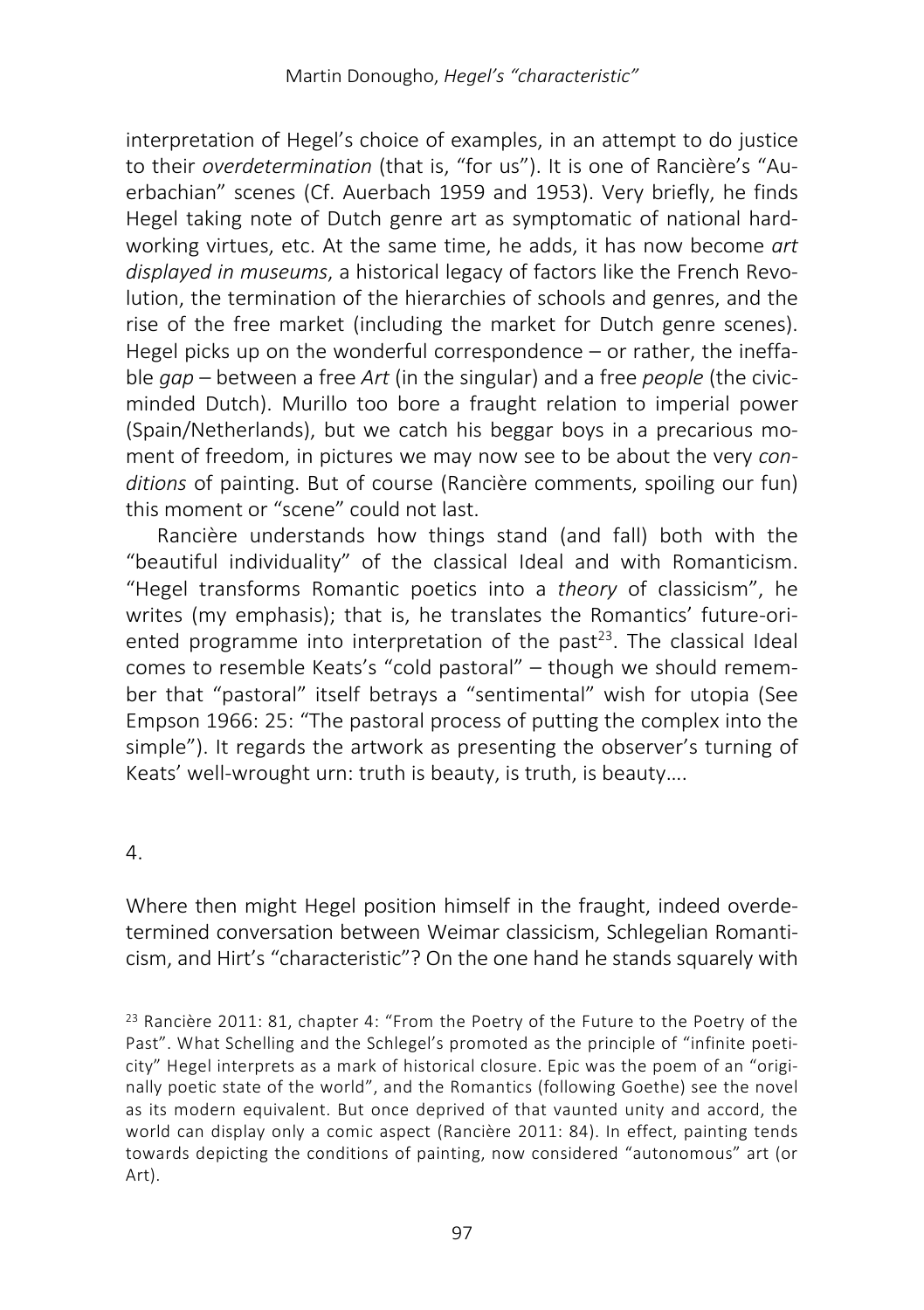Winckelmann: the ancient Greeks were supreme, and the classical Ideal lays down the marker for authentic art. On the other hand, he speaks for the Ideal in general, for beauty ancient *and* modern, bridling at Schlegel's exclusive attention to modernity  $-$  to the interesting, the characteristic, the modern novel as the new aesthetic norm, and above all, to irony as at once content, critical attitude, and lifestyle (the critic as artist). Hegel wishes to *defend* the Ideal, and he expends much energy in attacking Rumohr's materialist account of taste and of art history. He resists any restriction of the Ideal to classical antiquity alone, even though the Greeks supplied the universal model for art. Nor does he follow common opinion on, say, the Apollo Belvedere, pointedly citing an English traveller's description of the piece as "a theatrical coxcomb" (Hegel 1969b: 431 = Hegel 1975: 766; the writer was none another than William Hazlitt in 1826, Hegel's reading was always impressively broad). Conversely – though I can hardly make the case here  $-$  his theoretical stance supposes (1) a post-Romantic perspective, and culturally (2) the inauguration of a modern institution of Art (rather than plural "fine arts"), in museum, concert hall, and as Literature (now framed as imaginative fiction).

There remains one puzzle needing resolution. If the "characteristic" proves key to Hegel's overall perspective on art, why does the category feature so little outside the 1828 Introduction, barely mentioned or even used elsewhere?<sup>24</sup> One partial explanation might be that its use tends to be tacit rather than explicit; rendering this non-concept (as we may call it) clear and distinct or treating it as a general rule would simply distort how it works. Still we might seek indirect hints in the text (which is only incidentally a *text*, filtered through student transcripts and some quirky editing). Inasmuch as it concerns the "significance" of *individuality* – as discerned by the artist, performed by the artwork, or interpreted by "us" – why doesn't Hegel expand on his comments concerning the "individual characteristic" then its individual "presentation" (Goethe's "happy treatment") in and as the artwork? After all, *Individualität* plays an indispensable role in the *Aesthetics*, appearing hundreds of times not just in Hotho's edition but in various student transcriptions as well. Like "the

<sup>24</sup> "Charakteristik" enters incidentally at Hegel 2017: 166, H: 108, to describe how with an historical arrangement of paintings (such as that proposed for the museum under construction) the observer would be better prepared to gauge development, just as "characteristics" in the individual emerge only later in fulfilled beauty. *Das Charakteristische* is found to be "extraordinarily advanced" in Dutch painting (Hegel 2017: 174, H: 114); it is to painting as "plastic" is to sculpture and "melody" is to music (Hegel 2017: 183, H: 122).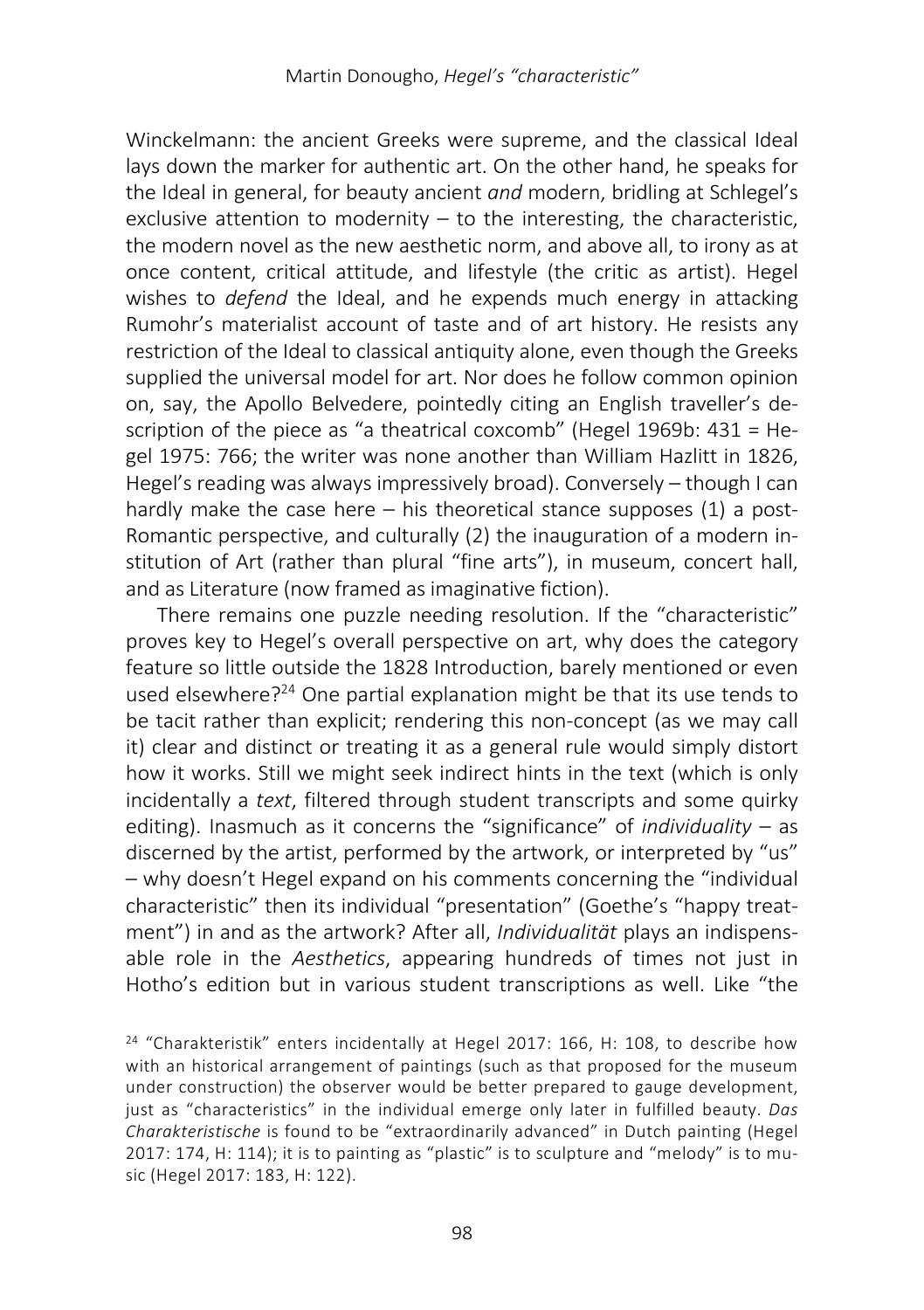characteristic", "individuality" has a foot both in singular existence and in its universal significance, both in everyday life and in imputation or apprehension "for us", perhaps in distant retrospect<sup>25</sup>. A conceptual link between the two categories would open up the text in surprising ways, conferring a certain "plasticity" on our interpretation of Hegel. But no such key seems on offer in the lecture material we have.

It is true that Hegel introduces the artwork as the manifesting of a dialectical relation of meaning (*Bedeutung*) and shape (*Gestalt*, *Gestaltung*), content and form(ing) or active configuration, a dialectic that extends also to reception (by spectators, audience or readers). In that perspective we might understand his theory of art and of artforms as an incipient semiotics and pragmatics of art. The symbolic worldview/artform would accordingly be understood as coming gradually to reflect first on its own semiotic and communicational structure, then further on the ultimate failure of sensuous shape to mean at all, when it is transformed into an insubstantial parade of tropes and figures of speech. Or again, consider the classical worldview/artform, paradoxically framed (in Hegel's words) as "the self-signifying and therewith the self-explanatory" (*das sich selbst Bedeutende und damit sich selbst Deutende*: Hegel 1969b: 13 = Hegel 1975:  $427$ <sup>26</sup>. Such "tautegorical" meaning (as Coleridge/Schelling might put it) and self-evident status soon reveal cracks in the beautiful façade, blemishes that in turn may be self-reflexively signalled in artistic terms so as to yield the "romantic" worldview/artform. Late-romantic art comes then to reflect on its *own* semiotic structure, in parody, irony, or *Humor*. Art considered as individuality or characteristic would in such a perspective tend to shake up all fixed determinacy, con-

 $25$  Since the category emerged fully only in the late eighteenth century, having the classical Ideal exemplify individuality remains highly ironic – something more evident in the chapter on *Kunstreligion* of Hegel's *Phenomenology of Spirit* (cf. Hegel 1989: 512-5 = Hegel 1977: 410-53) than in the *Aesthetics*. See above, § 3, for the pragmatics of actively *finding* a phenomenon interesting, individual, or characteristic. (I attempt a comprehensive treatment of the category in a manuscript provisionally called *Hegel's Individuality*).

<sup>26</sup> Hilmer 1997: 131-3, 155-70 comments insightfully on the semiotic status of Hegel's theory of the artform, especially that found in the classical Ideal, which as she points out falls short of tautology inasmuch as symbolism predetermines it. Relying on a syllogistic framing of Hegel's *Aesthetics*, Hilmer 1997: 238-45 files the classical under the syllogism of reflection: the human form mediates universal (god) and singular (animal body). We have circularity, yet not a closed circle but one in which each moment is also the whole; a dynamic of overgrasping or inclusion (*Übergreifung*), where each individual *is* and is *not* the whole.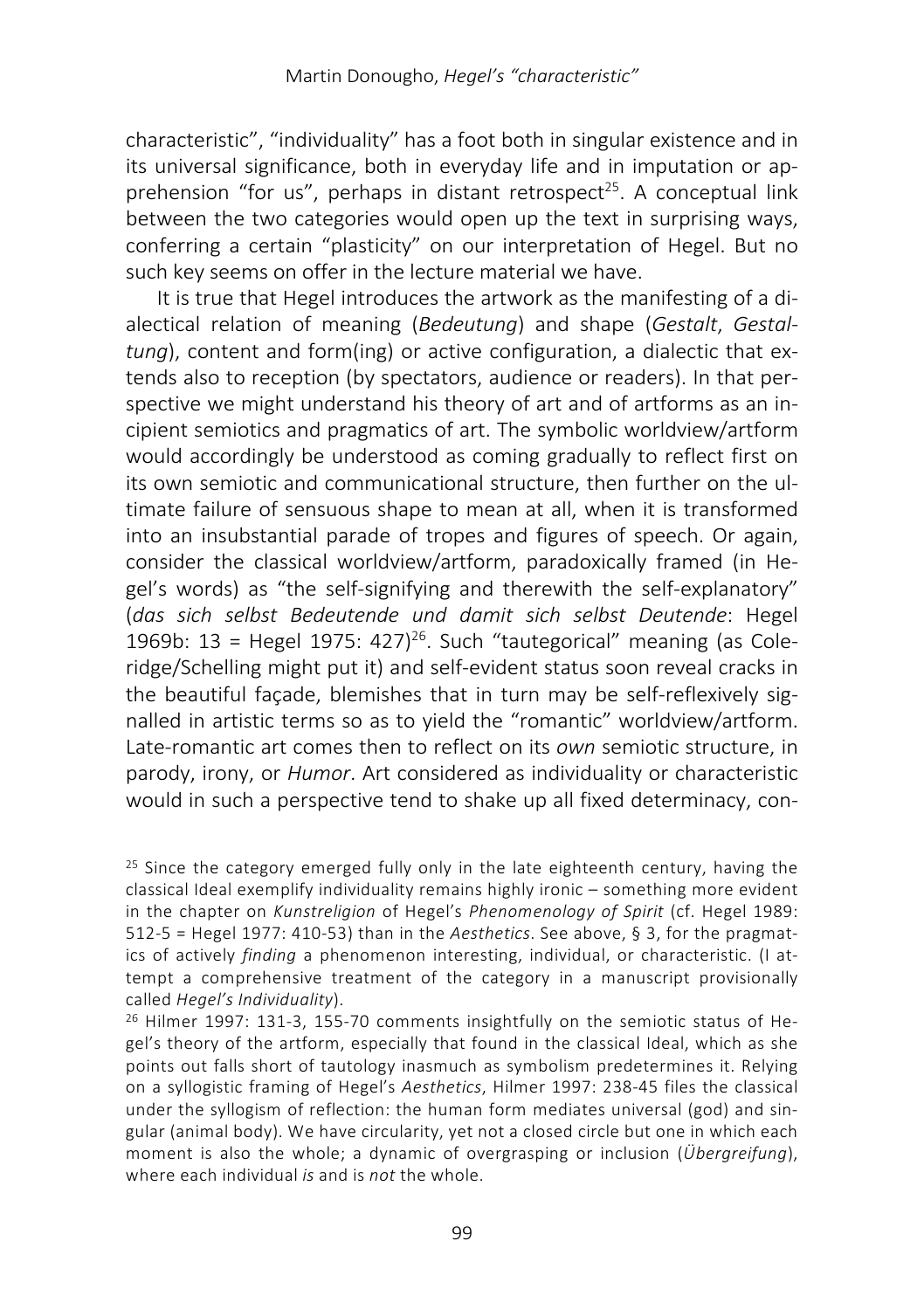tinually "overgrasping" first appearances. Rancière's exemplary "scene" of Hegelian aesthetics in 1828 takes matters further still, identifying some of the complex mediations at work either behind the philosopher's back or in historical retrospect. In sum, Hegel's "characteristic" remains – "for us" – a work-in-progress. It points both to an element of existence (the past, classical sculpture, external traits or acts, the world of epic) and also to its semiotic and interpretive mediation, now and in future. The primary mediation is to understand it as Art rather than the fine arts, and in cultural and political rather than religious context, particularly its institutional staging as the museum or its equivalent (literature, concert hall, and so on).

## Bibliography

Alpers, S., *The art of describing: Dutch art in the seventeenth century*, Chicago, University of Chicago Press, 1983.

Auerbach, E., *Mimesis: The representation of reality in western literature*, Engl. transl. W. Trask, Princeton, Princeton University Press, 1953.

Auerbach, E., *Scenes from the drama of European literature*, New York, Meridian, 1959.

Bremer, T., *Charakter/charakteristisch*, in K. Barck et al. (hrsg.), *Ästhetische Grundbegriffe: Historisches Wörterbuch*, Stuttgart, Metzler, 2005, Bd. 1, pp. 772- 91.

Costazza, A., *Das "Charakteristische" ist das "Idealische". Über die Quellen einer umstrittenen Kategorie der italienischen und deutschen Ästhetik zwischen Aufklärung, Klassik und Romantik* (16.01.2006), in *Goethezeitportal*. URL: http://www.goethezeitportal.de/db/wiss/epoche/costazza\_charakteristische.pd f, pp. 1-18 (accessed 28.8.2019).

Crimp, D., *The end of art and the origin of the museum* (1987), in *On the museum's ruins*, Cambridge (MA), MIT Press, 1993, pp. 44-64.

Dönike, M., *Pathos, Ausdruck und Bewegung: zur Ästhetik des Weimarer Klazzismus, 1796-1806*, Berlin, de Gruyter, 2005.

Empson, W., *Some versions of pastoral: a study of the pastoral form in literature*, (1935), Harmondsworth, Penguin, 1966.

Goethe, J.W. von, *Philostrats Gemälde*, "Über Kunst und Altertum", II (1818), then in *Werke*, Bd. 39, Stuttgart - Tübingen, Gotta'schen, 1831, pp. 1-87.

Goethe, J.W. von, *The collector and his circle* (1799), in *The collected works*, Princeton, Princeton University Press, 1986, vol. 3, pp. 121-59.

Hegel, G.W.F., *Vorlesungen über die Asthetik I,* in *Werke*, Bd. 13, Frankfurt a.M., Suhrkamp, 1969a.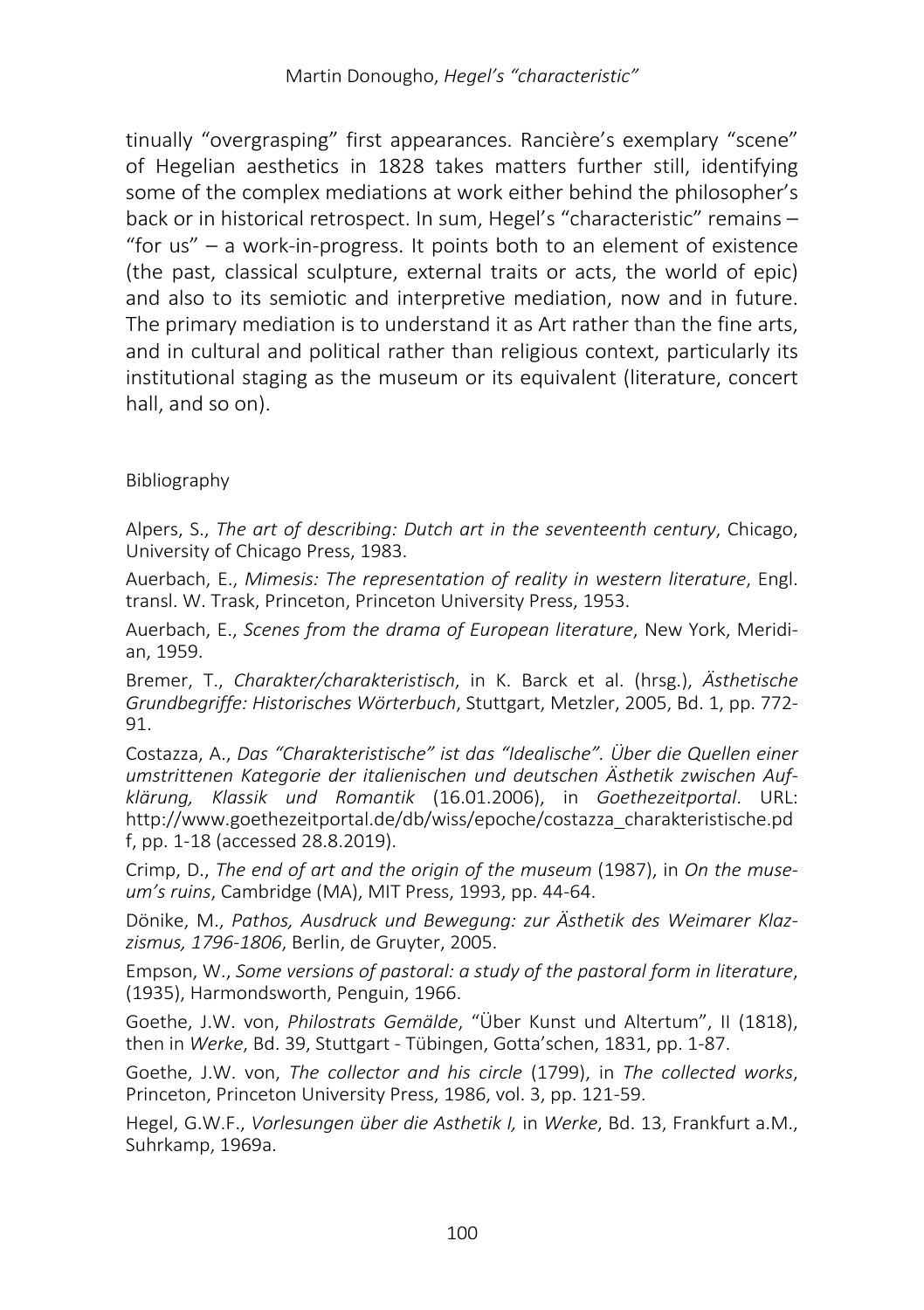Hegel, G.W.F., *Vorlesungen über die Asthetik II,* in *Werke*, Bd. 14, Frankfurt a.M., Suhrkamp, 1969b.

Hegel, G.W.F., *Vorlesungen über die Asthetik III,* in *Werke*, Bd. 13, Frankfurt a.M., Suhrkamp, 1969c.

Hegel, G.W.F., *Die Wissenschaft der Logik II*, in *Werke*, Bd. 6, Frankfurt a.M., Suhrkamp, 1969d.

Hegel, G.W.F., *Hegel's Aesthetics: Lectures on fine art*, Engl. transl. T.M. Knox, Oxford, Clarendon Press, 1975.

Hegel, G.W.F. *Hegel's phenomenology of spirit*, Engl. transl. A.V. Miller, Oxford, Clarendon Press, 1977.

Hegel, G.W.F., *Enzyklopädie der philosophischen Wissenschaften im Grundrisse*. Dritter Teil: *Die Philosophie des Geistes mit den mündlichen Zusätzen*, in *Werke*, Bd. 10, Frankfurt a.M., Suhrkamp, 1986.

Hegel, G.W.F., *Phänomenologie des Geistes*, in *Werke*, Bd. 10, Frankfurt a.M., Suhrkamp, 19892.

Hegel, G.W.F., *Vorlesungen über die Philosophie der Kunst*, hrsg. A. Gethmann-Siefert, Hamburg, Meiner, 1998 [= Hotho].

Hegel, G.W.F., *Philosophie der Kunst oder Ästhetik (Mitschrift Kehler)*, [K], hrsg. A. Gethmann-Siefert et al., München, Fink, 2004a.

Hegel, G.W.F., *Hegels Vorlesungen über Ästhetik 1828-29 (Einleitung)*, [L], ed. H. Schneider, "Jahrbuch für Hegelforschung", 10-11 (2004-05), pp. 49-81.

Hegel, G.W.F., *Philosophy of mind*. *A revised version of Wallace's and Miller's translation Encyclopedia of the philosophical sciences in outline*. *Part III*, ed. M. Inwood, Oxford, Oxford University Press, 2007.

Hegel, G.W.F., *The science of logic*, Engl. transl. G. di Giovanni, Cambridge, Cambridge University Press, 2010.

Hegel, G.W.F., *Vorlesungen über die Philosophie der Kunst. Nachschriften zu den Kollegien der Jahre 1820-21 und 1823*, [A], Bd. 2, hrsg. N. Hebing, *Gesammelte Werke*, Bd. 28/1, Hamburg, Meiner, 2015.

Hegel, G.W.F., *Vorlesungen zur Ästhetik: Vorlesungen Mitschrift Adolf Heimann (1828-29)*, [H], ed. A.P. Olivier, A. Gethmann-Siefert, Paderborn, Fink, 2017.

Hegel, G.W.F., *Vorlesungen über die Philosophie der Kunst (Nachschrift zum Kolleg des Jahres 1826)*, in *Gesammelte Werke*, Bd. 28/2, hrsg. N. Hebing, W. Jaeschke, Hamburg, Meiner, 2018.

Hilmer, B., *Scheinen des Begriffs. Hegels Logik der Kunst*, Hamburg, Meiner, 1997.

Hirt, A., *Versuch über das Kunstschöne*, "Die Horen" 3/7 (1797a), pp. 1-37.

Hirt, A., *Laokoön*, "Die Horen", 3/10 (1797b), pp. 1-26.

Hirt, A., *Review of Rumohr's "Italienische Forschungen",* "Jahrbücher für wissenschaftliche Kritik", October 1827, pp. 1527-71.

Kang, R., Schönwälder, J. (eds.), *Ästhetik des Charakteristischen: Quellentexte zu Kunstkritik und Streitkultur in Klassizismus und Romantik*, Göttingen, V&R, 2008.